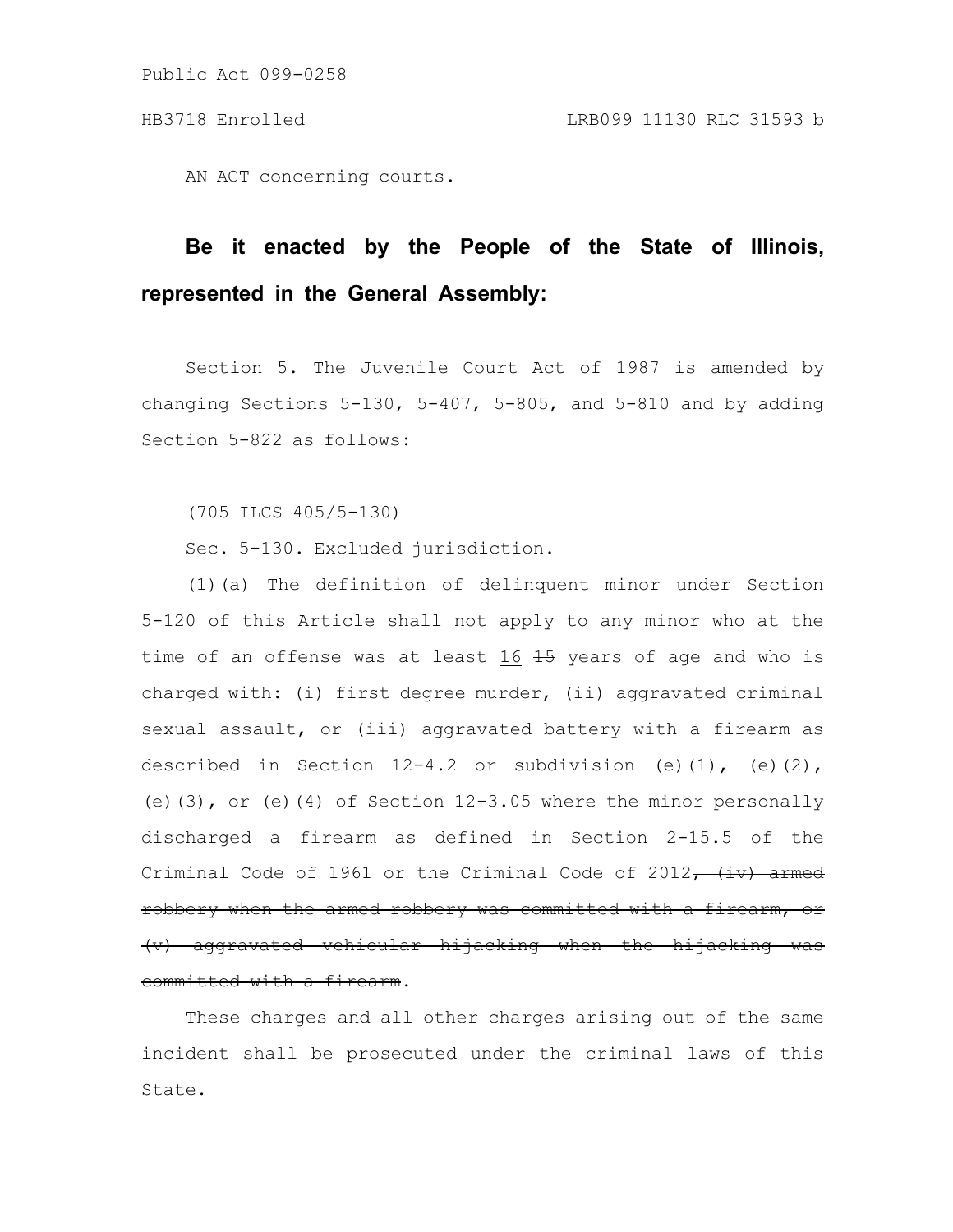# HB3718 Enrolled LRB099 11130 RLC 31593 b

(b)(i) If before trial or plea an information or indictment is filed that does not charge an offense specified in paragraph (a) of this subsection (1) the State's Attorney may proceed on any lesser charge or charges, but only in Juvenile Court under the provisions of this Article. The State's Attorney may proceed on a lesser charge if before trial the minor defendant knowingly and with advice of counsel waives, in writing, his or her right to have the matter proceed in Juvenile Court.

(ii) If before trial or plea an information or indictment is filed that includes one or more charges specified in paragraph (a) of this subsection (1) and additional charges that are not specified in that paragraph, all of the charges arising out of the same incident shall be prosecuted under the Criminal Code of 1961 or the Criminal Code of 2012.

(c)(i) If after trial or plea the minor is convicted of any offense covered by paragraph (a) of this subsection (1), then, in sentencing the minor, the court shall sentence the minor under Section 5-4.5-105 of the Unified Code of Corrections have available any or all dispositions prescribed for that offense under Chapter V of the Unified Code of Corrections.

(ii) If after trial or plea the court finds that the minor committed an offense not covered by paragraph (a) of this subsection (1), that finding shall not invalidate the verdict or the prosecution of the minor under the criminal laws of the State; however, unless the State requests a hearing for the purpose of sentencing the minor under Chapter V of the Unified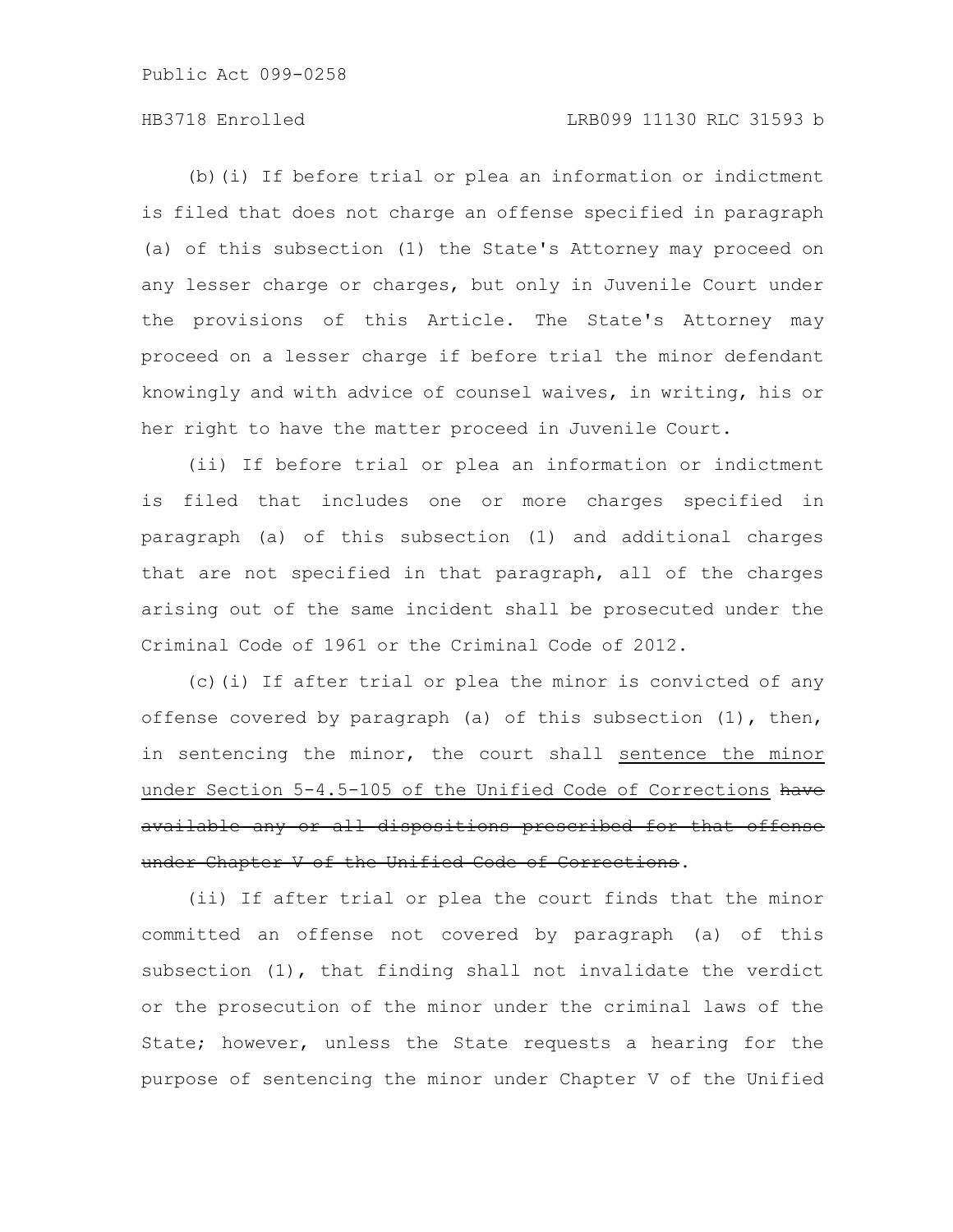Code of Corrections, the Court must proceed under Sections 5-705 and 5-710 of this Article. To request a hearing, the State must file a written motion within 10 days following the entry of a finding or the return of a verdict. Reasonable notice of the motion shall be given to the minor or his or her counsel. If the motion is made by the State, the court shall conduct a hearing to determine if the minor should be sentenced under Chapter V of the Unified Code of Corrections. In making its determination, the court shall consider among other matters: (a) whether there is evidence that the offense was committed in an aggressive and premeditated manner; (b) the age of the minor; (c) the previous history of the minor; (d) whether there are facilities particularly available to the Juvenile Court or the Department of Juvenile Justice for the treatment and rehabilitation of the minor; (e) whether the security of the public requires sentencing under Chapter V of the Unified Code of Corrections; and (f) whether the minor possessed a deadly weapon when committing the offense. The rules of evidence shall be the same as if at trial. If after the hearing the court finds that the minor should be sentenced under Chapter V of the Unified Code of Corrections, then the court shall sentence the minor under Section 5-4.5-105 of the Unified Code of Corrections accordingly having availabl any or all dispositions so prescribed.

- (2) (Blank).
- (3) (Blank).  $(a)$  The definition of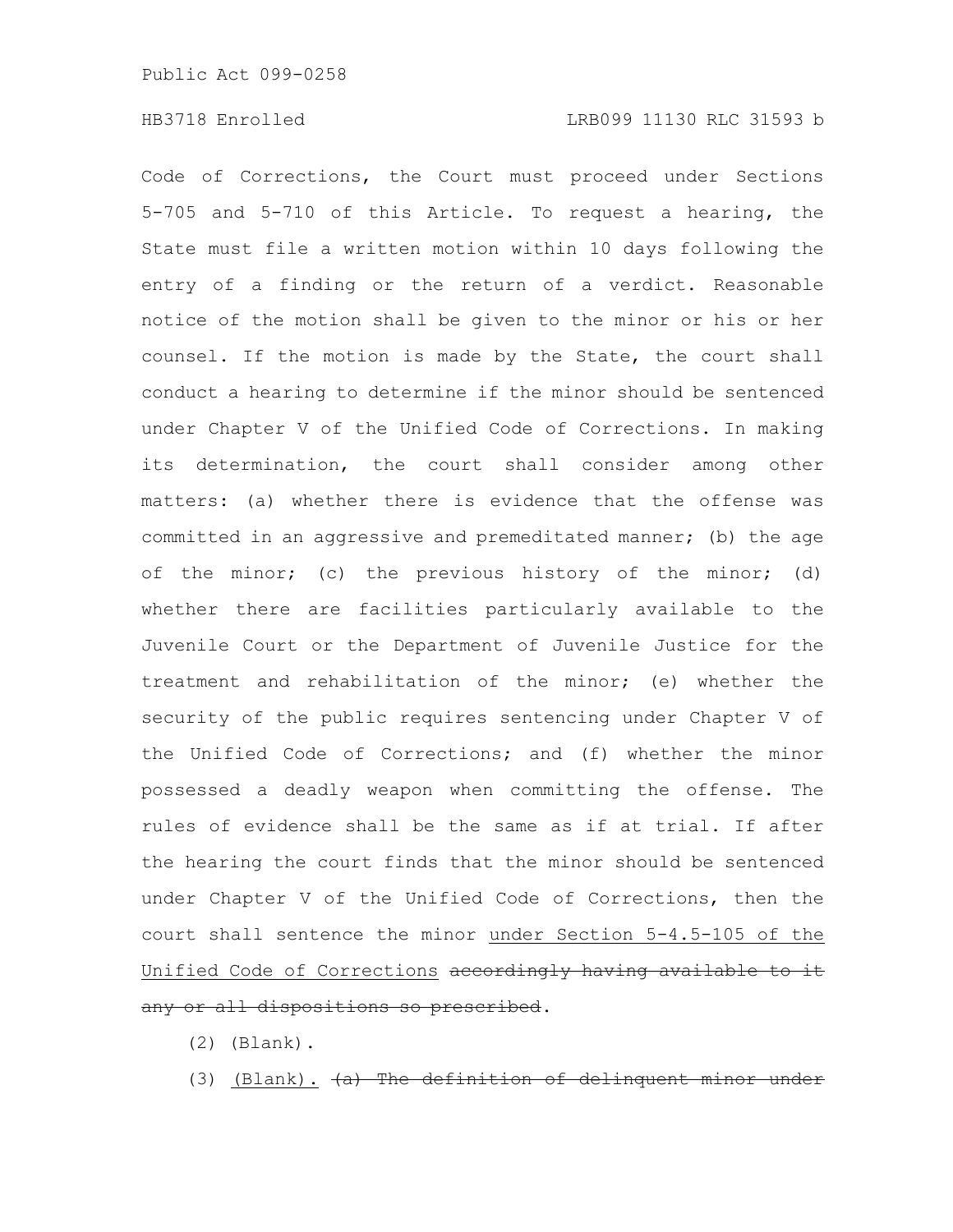Section 5-120 of this Article shall not apply to any minor who at the time of the offense was at least 15 years of age and who is charged with a violation of the provisions of paragraph  $(1)$ ,  $(3)$ ,  $(4)$ , or  $(10)$  of subsection  $(a)$  of Section 24-1 of the Criminal Code of 1961 or the Criminal Code of 2012 while in school, regardless of the time of day or the time of year, or on the real property comprising any school, regardless of the time of day or the time of year. School is defined, for purposes of this Section as any public or private elementary or secondary school, community college, college, or university. These charges and all other charges arising out of the same incident shall be prosecuted under the criminal laws of this State.

(b)(i) If before trial or plea an information or indictment is filed that does not charge an offense specified in paragraph (a) of this subsection (3) the State's Attorney may proceed on any lesser charge or charges, but only in Juvenile Court under the provisions of this Article. The State's Attorney may proceed under the criminal laws of this State on a lesser charge if before trial the minor defendant knowingly and with advice of counsel waives, in writing, his or her right to have the matter proceed in Juvenile Court.

(ii) If before trial or plea an information or indictment is filed that includes one or more charges specified in paragraph (a) of this subsection (3) and additional charges that are not specified in that paragraph, all of the charges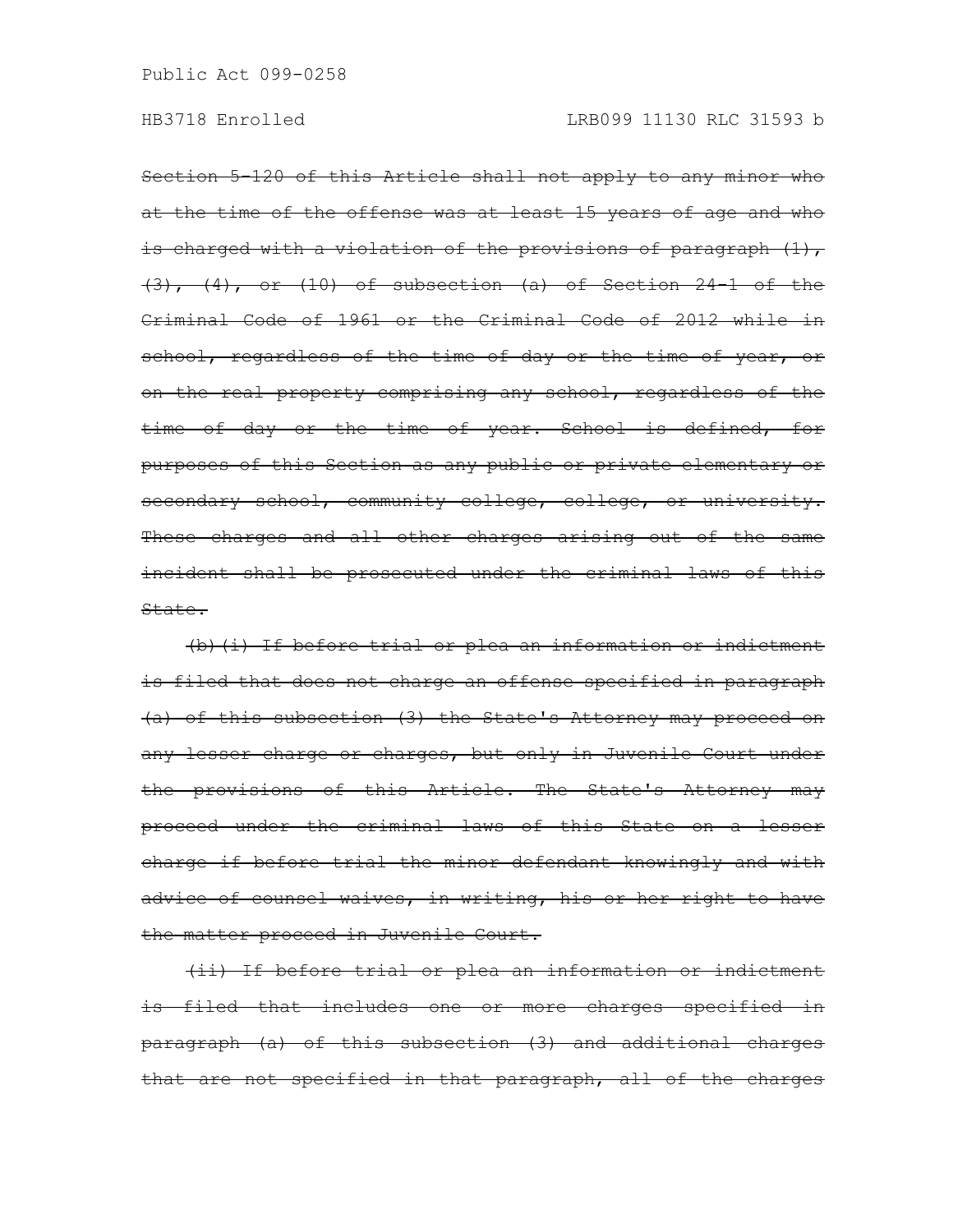arising out of the same incident shall be prosecuted under the criminal laws of this State.

(c)(i) If after trial or plea the minor is convicted of any offense covered by paragraph (a) of this subsection (3), then, in sentencing the minor, the court shall have available any or all dispositions prescribed for that offense under Chapter V of the Unified Code of Corrections.

(ii) If after trial or plea the court finds that the minor committed an offense not covered by paragraph (a) of this subsection (3), that finding shall not invalidate the verdict or the prosecution of the minor under the criminal laws of the State; however, unless the State requests a hearing for the purpose of sentencing the minor under Chapter V of the Unified Code of Corrections, the Court must proceed under Sections 5-705 and 5-710 of this Article. To request a hearing, the State must file a written motion within 10 days following the entry of a finding or the return of a verdict. Reasonable notice of the motion shall be given to the minor or his or her counsel. If the motion is made by the State, the court shall conduct a hearing to determine if the minor should be sentenced under Chapter V of the Unified Code of Corrections. In making its determination, the court shall consider among other matters: (a) whether there is evidence that the offense was committed in an aggressive and premeditated manner; (b) the age of the minor; (c) the previous history of the minor; (d) whether there are facilities particularly available to the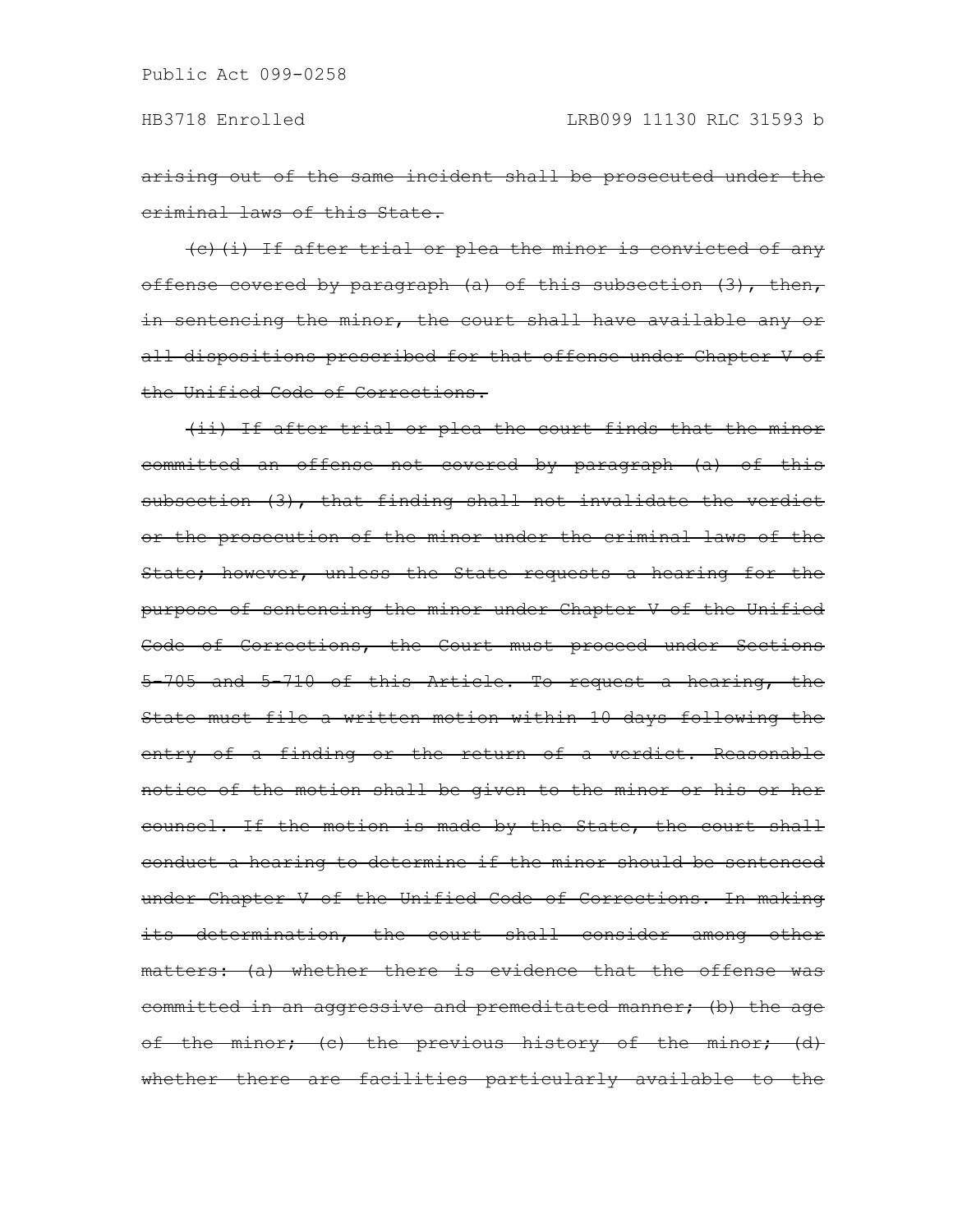# HB3718 Enrolled LRB099 11130 RLC 31593 b

Juvenile Court or the Department of Juvenile Justice for the treatment and rehabilitation of the minor; (e) whether the security of the public requires sentencing under Chapter V of the Unified Code of Corrections; and (f) whether the minor possessed a deadly weapon when committing the offense. The rules of evidence shall be the same as if at trial. If after the hearing the court finds that the minor should be sentenced under Chapter V of the Unified Code of Corrections, then the court shall sentence the minor accordingly having available to it any or all dispositions so prescribed.

(4) (Blank). (a) The definition of delinquent minor under Section 5-120 of this Article shall not apply to any minor who at the time of an offense was at least 13 years of age and who is charged with first degree murder committed during the course of either aggravated criminal sexual assault, criminal sexual assault, or aggravated kidnaping. However, this subsection (4) does not include a minor charged with first degree murder based exclusively upon the accountability provisions of the Criminal Code of 1961 or the Criminal Code of 2012.

(b)(i) If before trial or plea an information or indictment is filed that does not charge first degree murder committed during the course of aggravated criminal sexual assault, criminal sexual assault, or aggravated kidnaping, the State's Attorney may proceed on any lesser charge or charges, but only in Juvenile Court under the provisions of this Article. The State's Attorney may proceed under the criminal laws of this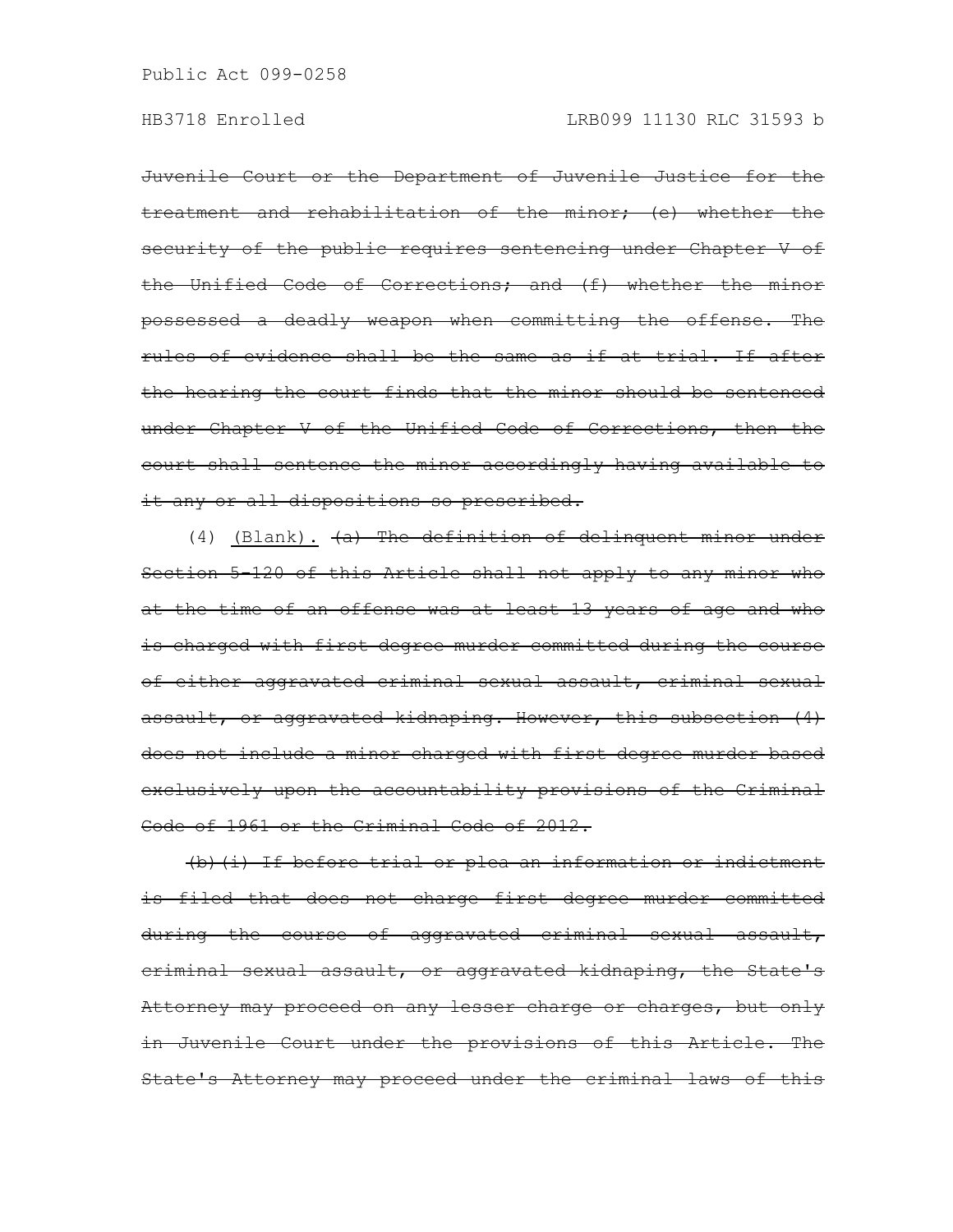State on a lesser charge if before trial the minor defendant knowingly and with advice of counsel waives, in writing, his or her right to have the matter proceed in Juvenile Court.

(ii) If before trial or plea an information or indictment is filed that includes first degree murder committed during the course of aggravated criminal sexual assault, criminal sexual assault, or aggravated kidnaping, and additional charges that are not specified in paragraph (a) of this subsection, all of the charges arising out of the same incident shall be prosecuted under the criminal laws of this State.

(c)(i) If after trial or plea the minor is convicted of first degree murder committed during the course of aggravated eriminal sexual assault, eriminal sexual assault, aggravated kidnaping, in sentencing the minor, the court shall have available any or all dispositions prescribed for that offense under Chapter V of the Unified Code of Corrections.

(ii) If the minor was not yet 15 years of age at the time of the offense, and if after trial or plea the court finds that the minor committed an offense other than first degree murder committed during the course of either aggravated criminal sexual assault, criminal sexual assault, or aggravated kidnapping, the finding shall not invalidate the verdict or the prosecution of the minor under the criminal laws of the State; however, unless the State requests a hearing for the purpose of sentencing the minor under Chapter V of the Unified Code of Corrections, the Court must proceed under Sections 5-705 and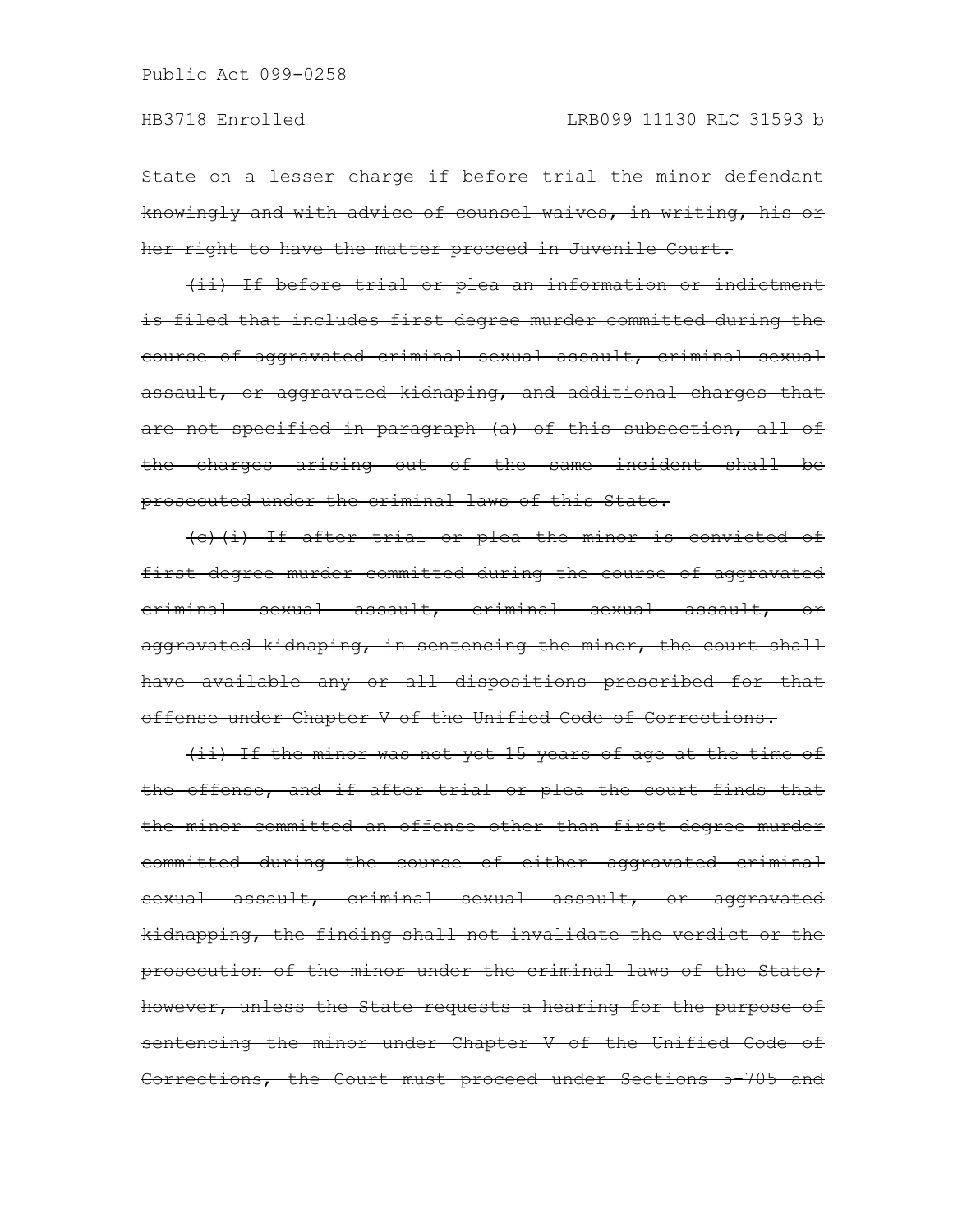5-710 of this Article. To request a hearing, the State must file a written motion within 10 days following the entry of a finding or the return of a verdict. Reasonable notice of the motion shall be given to the minor or his or her counsel. If the motion is made by the State, the court shall conduct a hearing to determine whether the minor should be sentenced under Chapter V of the Unified Code of Corrections. In making its determination, the court shall consider among other matters: (a) whether there is evidence that the offense was committed in an aggressive and premeditated manner; (b) the age of the minor; (c) the previous delinquent history of the minor; (d) whether there are facilities particularly available to the Juvenile Court or the Department of Juvenile Justice for the treatment and rehabilitation of the minor; (e) whether the best interest of the minor and the security of the public require sentencing under Chapter V of the Unified Code of Corrections; and (f) whether the minor possessed a deadly weapon when committing the offense. The rules of evidence shall be the same as if at trial. If after the hearing the court finds that the minor should be sentenced under Chapter V of the Unified Code of Corrections, then the court shall sentence the minor accordingly having available to it any or all dispositions so prescribed.

(5) (Blank). (a) The definition of delinquent minor under Section 5-120 of this Article shall not apply to any minor who is charged with a violation of subsection (a) of Section 31-6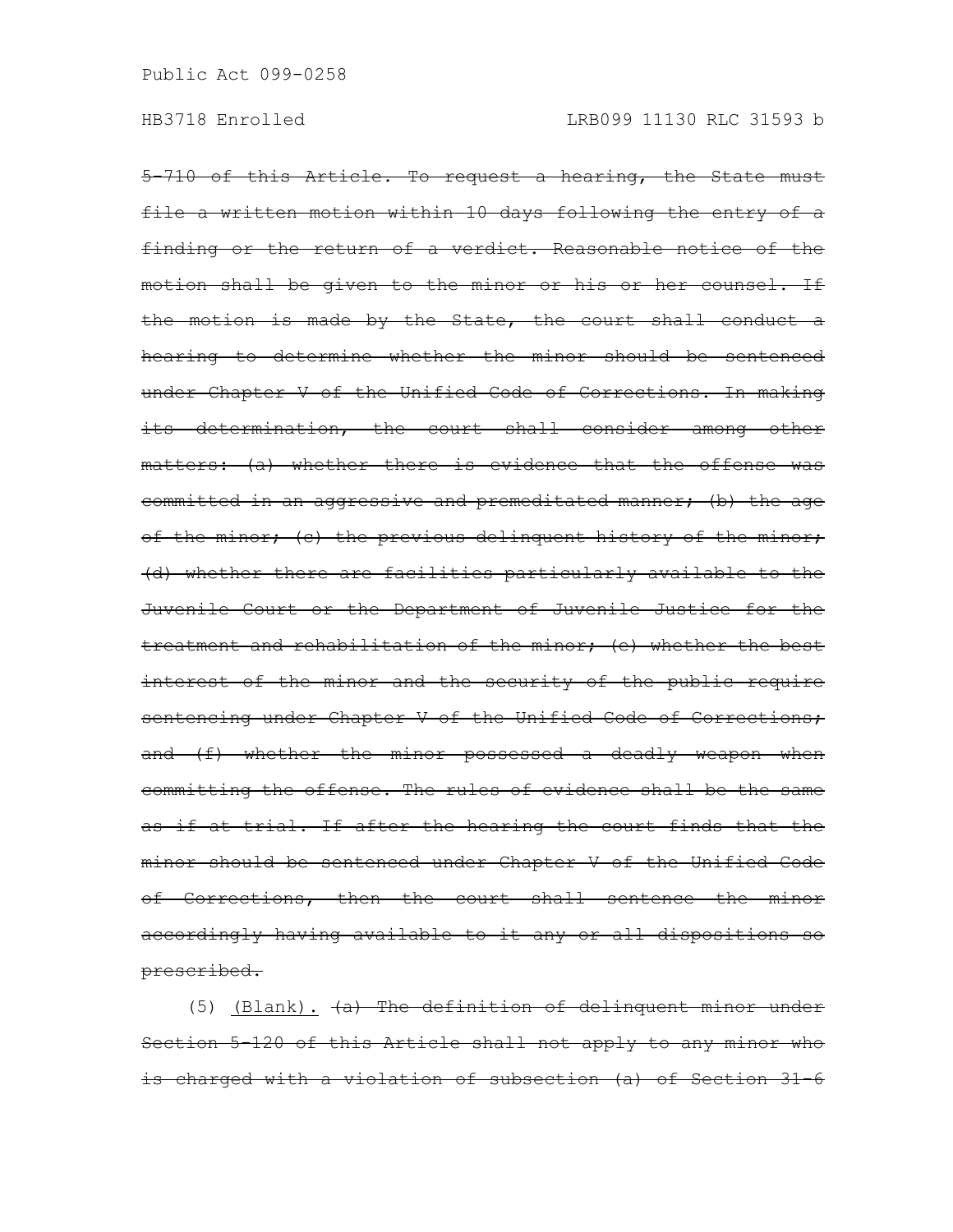or Section 32-10 of the Criminal Code of 1961 or the Criminal Code of 2012 when the minor is subject to prosecution under the criminal laws of this State as a result of the application of the provisions of Section 5-125, or subsection (1) or (2) of this Section. These charges and all other charges arising out of the same incident shall be prosecuted under the criminal laws of this State.

(b)(i) If before trial or plea an information or indictment is filed that does not charge an offense specified in paragraph (a) of this subsection (5), the State's Attorney may proceed on any lesser charge or charges, but only in Juvenile Court under the provisions of this Article. The State's Attorney may proceed under the criminal laws of this State on a lesser charge if before trial the minor defendant knowingly and with advice of counsel waives, in writing, his or her right to have the matter proceed in Juvenile Court.

(ii) If before trial or plea an information or indictment is filed that includes one or more charges specified in paragraph (a) of this subsection (5) and additional charges that are not specified in that paragraph, all of the charges arising out of the same incident shall be prosecuted under the criminal laws of this State.

(c)(i) If after trial or plea the minor is convicted of any offense covered by paragraph (a) of this subsection  $(5)$ , then, in sentencing the minor, the court shall have available any or all dispositions prescribed for that offense under Chapter V of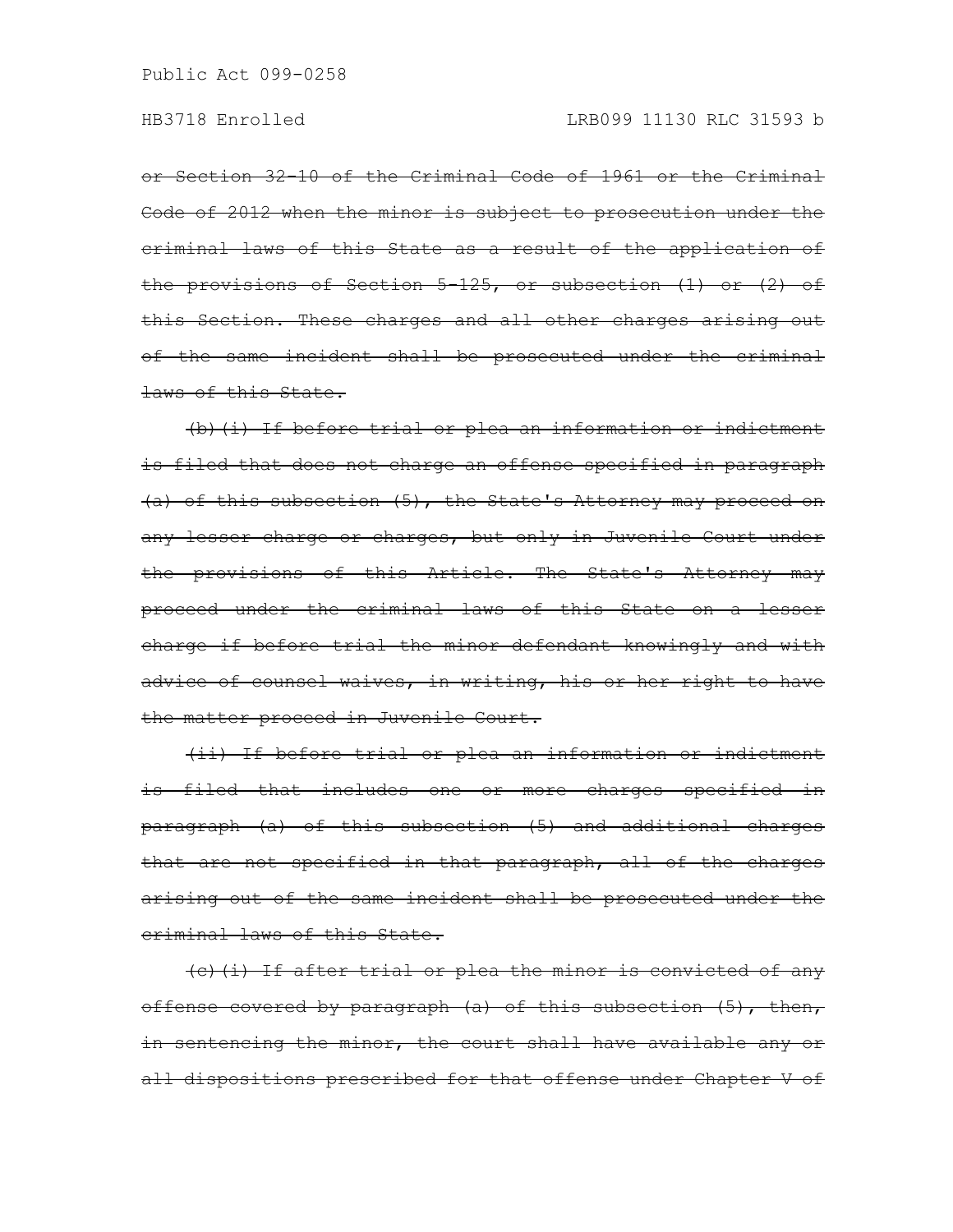the Unified Code of Corrections.

(ii) If after trial or plea the court finds that the minor committed an offense not covered by paragraph (a) of this subsection (5), the conviction shall not invalidate the verdict or the prosecution of the minor under the criminal laws of this State; however, unless the State requests a hearing for the purpose of sentencing the minor under Chapter V of the Unified Code of Corrections, the Court must proceed under Sections 5-705 and 5-710 of this Article. To request a hearing, the State must file a written motion within 10 days following the entry of a finding or the return of a verdict. Reasonable notice of the motion shall be given to the minor or his or her counsel. If the motion is made by the State, the court shall conduct a hearing to determine if whether the minor should be sentenced under Chapter V of the Unified Code of Corrections. In making its determination, the court shall consider among other matters: (a) whether there is evidence that the offense was committed in an aggressive and premeditated manner; (b) the age of the minor; (c) the previous delinquent history of the minor; (d) whether there are facilities particularly available to the Juvenile Court or the Department of Juvenile Justice for the treatment and rehabilitation of the minor; (e) whether the security of the public requires sentencing under Chapter V of the Unified Code of Corrections; and (f) whether the minor possessed a deadly weapon when committing the offense. The rules of evidence shall be the same as if at trial. If after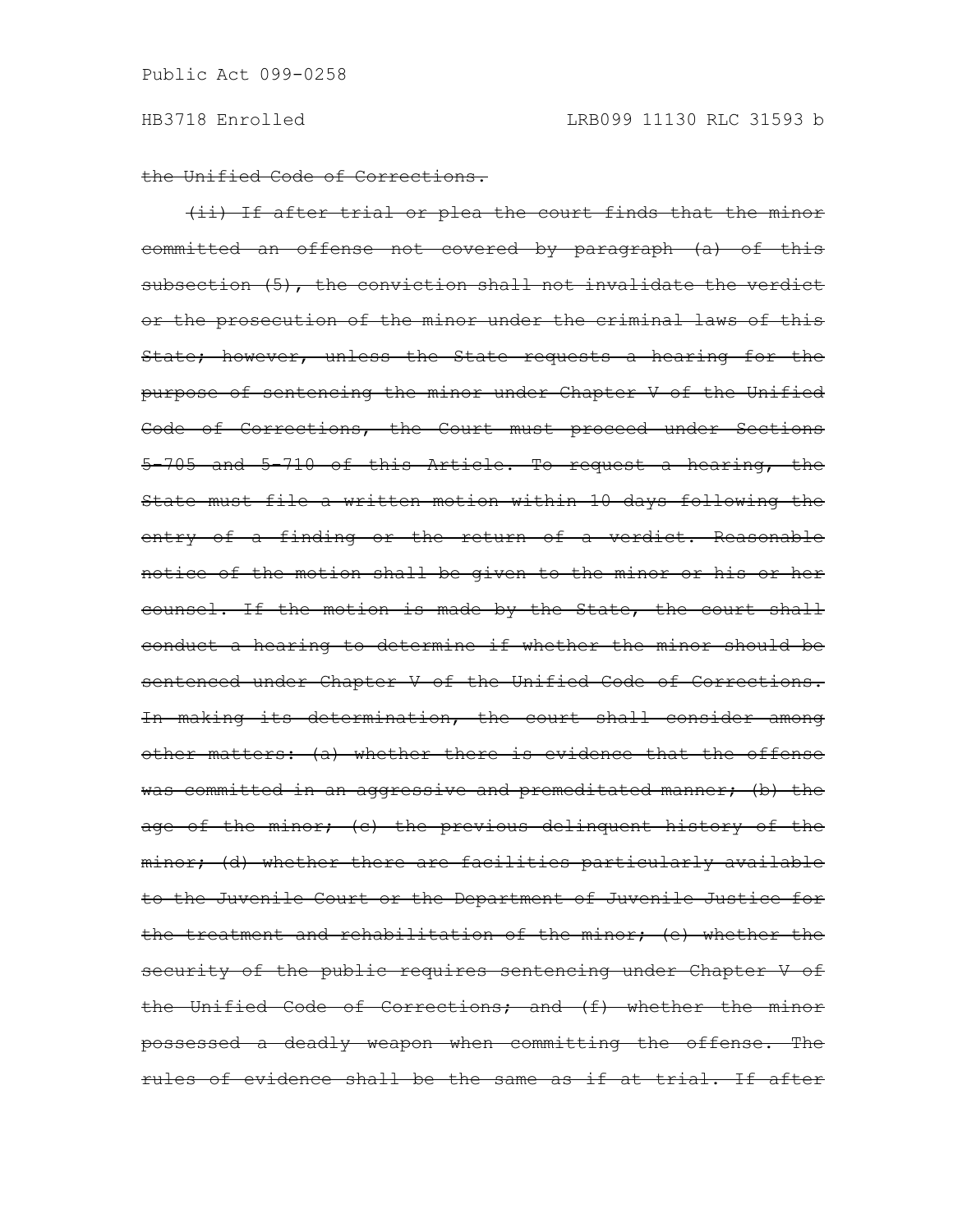the hearing the court finds that the minor should be under Chapter V of the Unified Code of Corrections, then court shall sentence the minor accordingly having it any or all dispositions so prescribed.

(6) (Blank). The definition of delinquent minor under Section 5-120 of this Article shall not apply to any minor who, pursuant to subsection  $(1)$  or  $(3)$  or Section 5-805 or 5-810, has previously been placed under the jurisdiction criminal court and has been convicted of a crime under an adult criminal or penal statute. Such a minor shall be subject to prosecution under the criminal laws of this State.

(7) The procedures set out in this Article for the investigation, arrest and prosecution of juvenile offenders shall not apply to minors who are excluded from jurisdiction of the Juvenile Court, except that minors under 18 years of age shall be kept separate from confined adults.

(8) Nothing in this Act prohibits or limits the prosecution of any minor for an offense committed on or after his or her 18th birthday even though he or she is at the time of the offense a ward of the court.

(9) If an original petition for adjudication of wardship alleges the commission by a minor 13 years of age or over of an act that constitutes a crime under the laws of this State, the minor, with the consent of his or her counsel, may, at any time before commencement of the adjudicatory hearing, file with the court a motion that criminal prosecution be ordered and that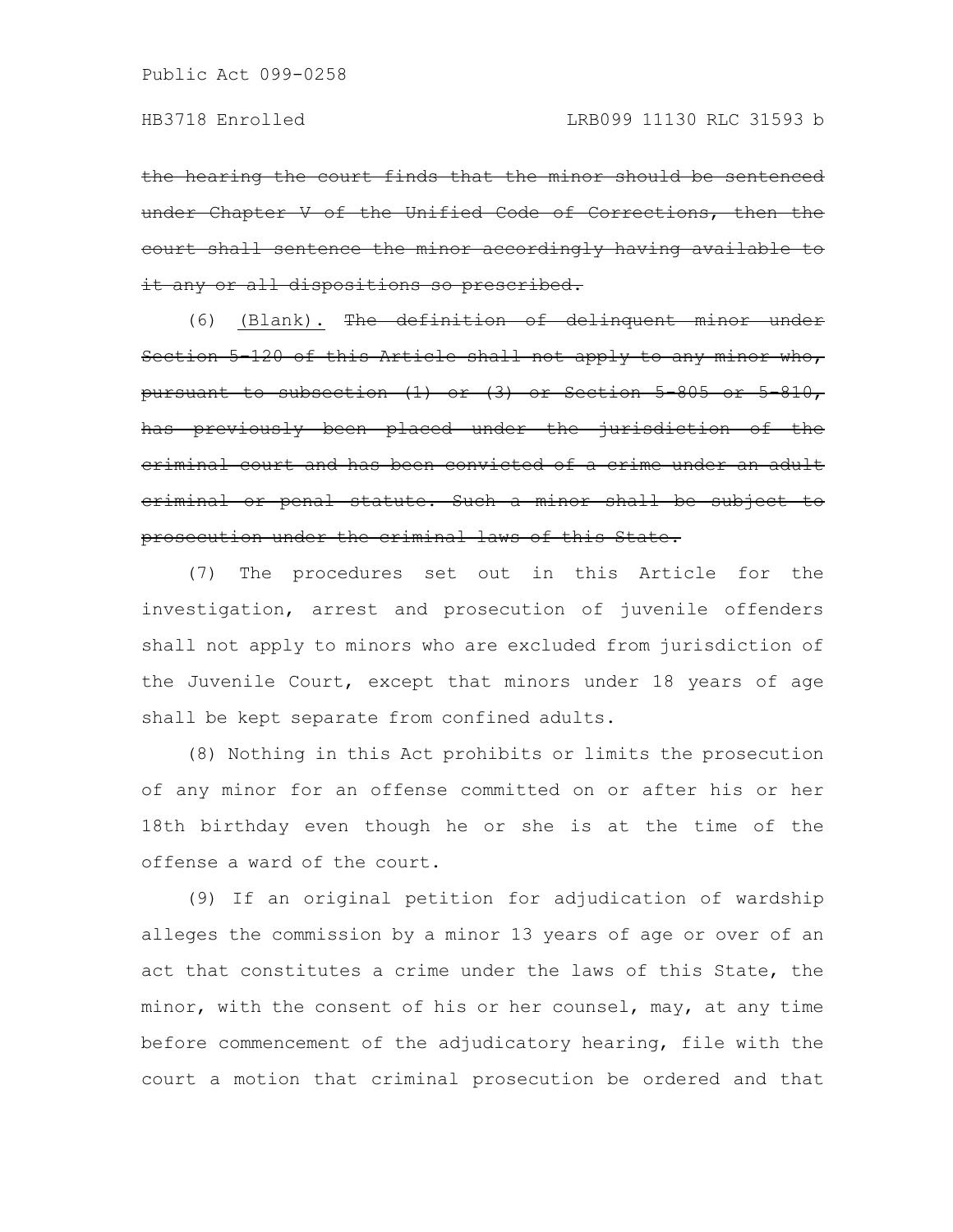# HB3718 Enrolled LRB099 11130 RLC 31593 b

the petition be dismissed insofar as the act or acts involved in the criminal proceedings are concerned. If such a motion is filed as herein provided, the court shall enter its order accordingly.

(10) If, prior to August 12, 2005 (the effective date of Public Act 94-574), a minor is charged with a violation of Section 401 of the Illinois Controlled Substances Act under the criminal laws of this State, other than a minor charged with a Class X felony violation of the Illinois Controlled Substances Act or the Methamphetamine Control and Community Protection Act, any party including the minor or the court sua sponte may, before trial, move for a hearing for the purpose of trying and sentencing the minor as a delinquent minor. To request a hearing, the party must file a motion prior to trial. Reasonable notice of the motion shall be given to all parties. On its own motion or upon the filing of a motion by one of the parties including the minor, the court shall conduct a hearing to determine whether the minor should be tried and sentenced as a delinquent minor under this Article. In making its determination, the court shall consider among other matters:

(a) The age of the minor;

(b) Any previous delinquent or criminal history of the minor;

(c) Any previous abuse or neglect history of the minor;

(d) Any mental health or educational history of the minor, or both; and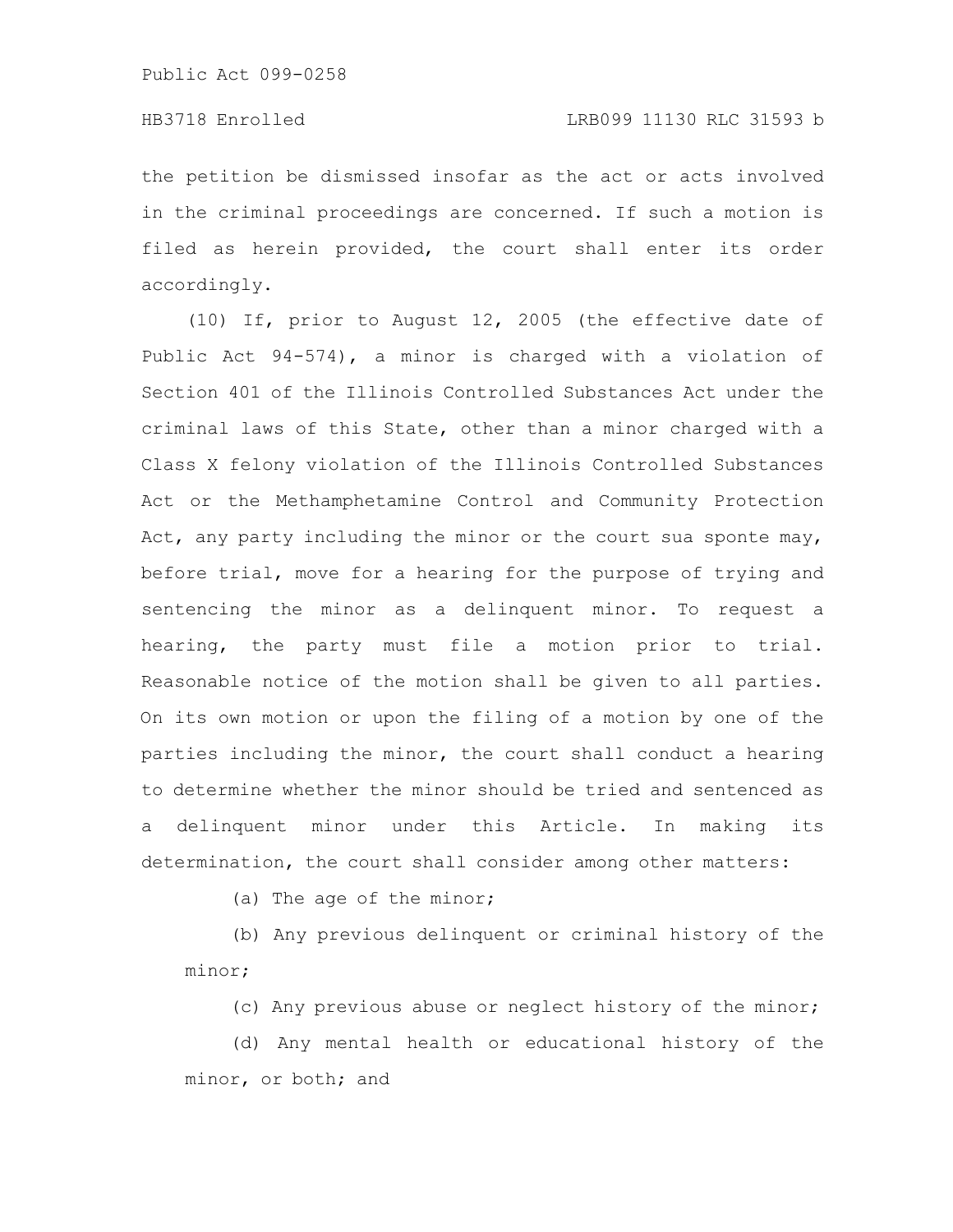# HB3718 Enrolled LRB099 11130 RLC 31593 b

(e) Whether there is probable cause to support the charge, whether the minor is charged through accountability, and whether there is evidence the minor possessed a deadly weapon or caused serious bodily harm during the offense.

Any material that is relevant and reliable shall be admissible at the hearing. In all cases, the judge shall enter an order permitting prosecution under the criminal laws of Illinois unless the judge makes a finding based on a preponderance of the evidence that the minor would be amenable to the care, treatment, and training programs available through the facilities of the juvenile court based on an evaluation of the factors listed in this subsection (10).

(11) The changes made to this Section by Public Act 98-61 apply to a minor who has been arrested or taken into custody on or after January 1, 2014 (the effective date of Public Act  $98 - 61$ .

(Source: P.A. 97-1150, eff. 1-25-13; 98-61, eff. 1-1-14; 98-756, eff. 7-16-14.)

(705 ILCS 405/5-407)

Sec. 5-407. Processing of juvenile in possession of a firearm.

(a) If a law enforcement officer detains a minor pursuant to Section 10-27.1A of the School Code, the officer shall deliver the minor to the nearest juvenile officer, in the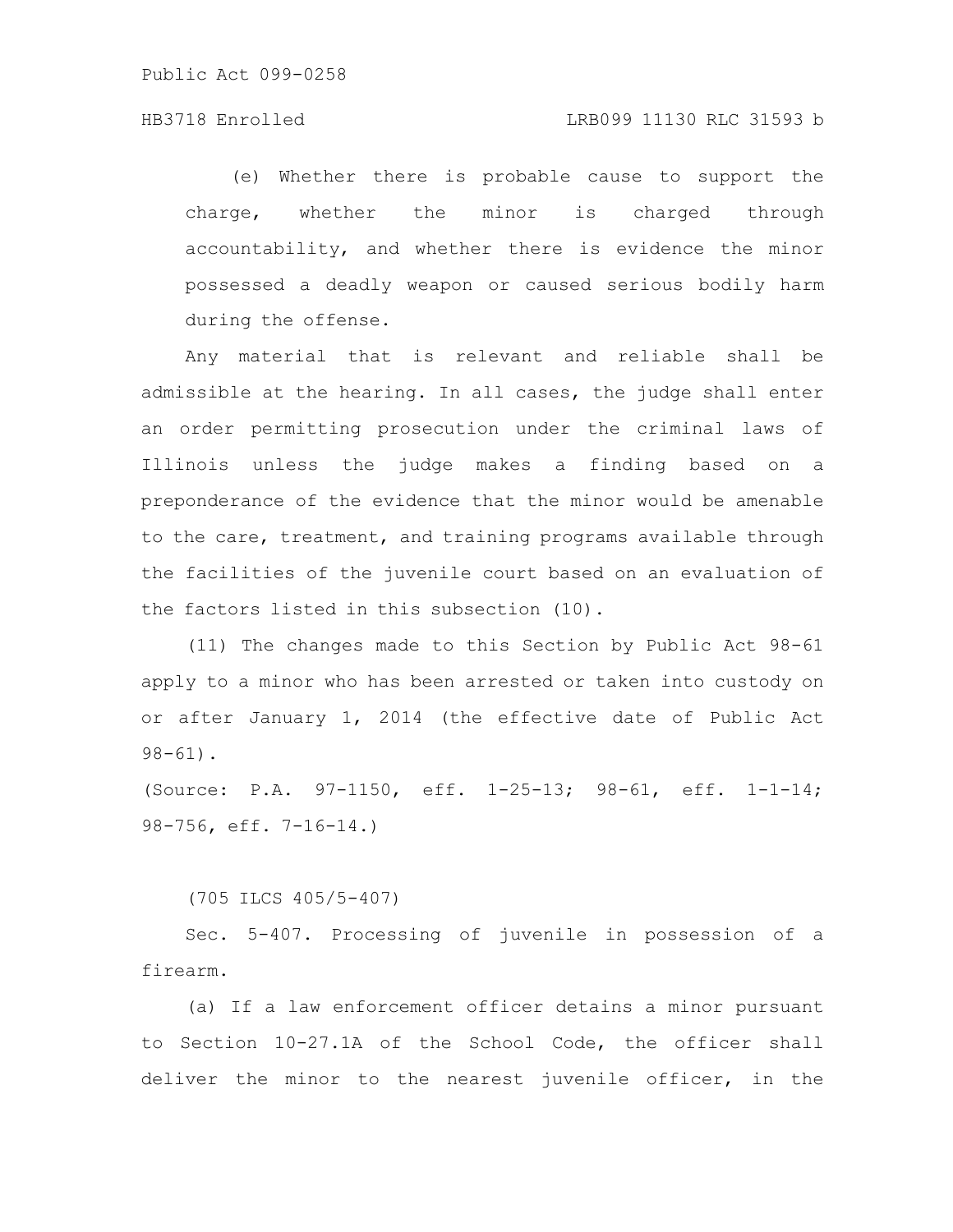# HB3718 Enrolled LRB099 11130 RLC 31593 b

manner prescribed by subsection (2) of Section 5-405 of this Act. The juvenile officer shall deliver the minor without unnecessary delay to the court or to the place designated by rule or order of court for the reception of minors. In no event shall the minor be eligible for any other disposition by the juvenile police officer, notwithstanding the provisions of subsection (3) of Section 5-405 of this Act.

(b) Minors not excluded from this Act's jurisdiction under subsection (3) (a) of Section 5-130 of this Act shall be brought before a judicial officer within 40 hours, exclusive of Saturdays, Sundays, and court-designated holidays, for a detention hearing to determine whether he or she shall be further held in custody. If the court finds that there is probable cause to believe that the minor is a delinquent minor by virtue of his or her violation of item (4) of subsection (a) of Section 24-1 of the Criminal Code of 1961 or the Criminal Code of 2012 while on school grounds, that finding shall create a presumption that immediate and urgent necessity exists under subdivision (2) of Section 5-501 of this Act. Once the presumption of immediate and urgent necessity has been raised, the burden of demonstrating the lack of immediate and urgent necessity shall be on any party that is opposing detention for the minor. Should the court order detention pursuant to this Section, the minor shall be detained, pending the results of a court-ordered psychological evaluation to determine if the minor is a risk to himself, herself, or others. Upon receipt of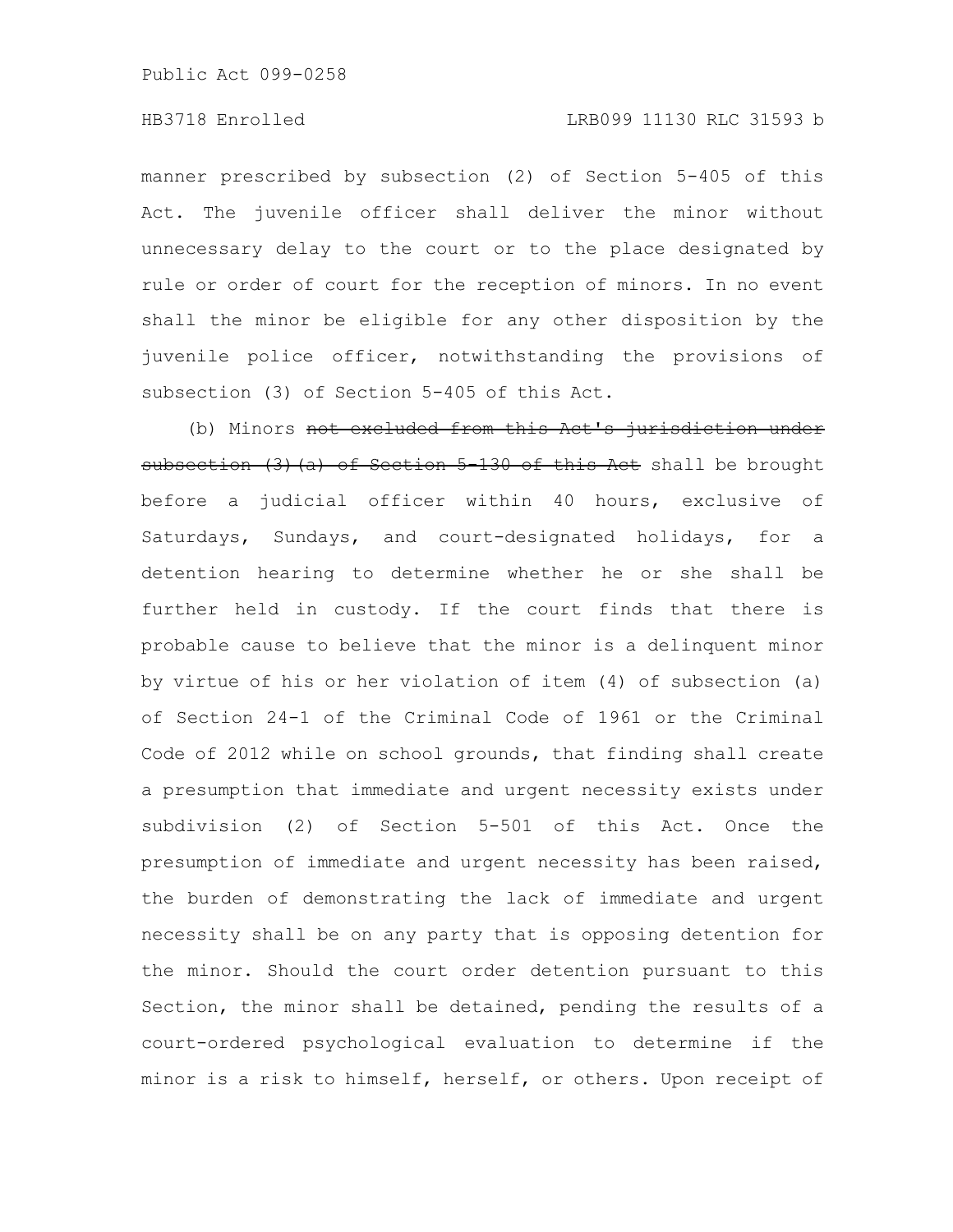# HB3718 Enrolled LRB099 11130 RLC 31593 b

the psychological evaluation, the court shall review the determination regarding the existence of urgent and immediate necessity. The court shall consider the psychological evaluation in conjunction with the other factors identified in subdivision (2) of Section 5-501 of this Act in order to make a de novo determination regarding whether it is a matter of immediate and urgent necessity for the protection of the minor or of the person or property of another that the minor be detained or placed in a shelter care facility. In addition to the pre-trial conditions found in Section 5-505 of this Act, the court may order the minor to receive counseling and any other services recommended by the psychological evaluation as a condition for release of the minor.

(c) Upon making a determination that the student presents a risk to himself, herself, or others, the court shall issue an order restraining the student from entering the property of the school if he or she has been suspended or expelled from the school as a result of possessing a firearm. The order shall restrain the student from entering the school and school owned or leased property, including any conveyance owned, leased, or contracted by the school to transport students to or from school or a school-related activity. The order shall remain in effect until such time as the court determines that the student no longer presents a risk to himself, herself, or others.

(d) Psychological evaluations ordered pursuant to subsection (b) of this Section and statements made by the minor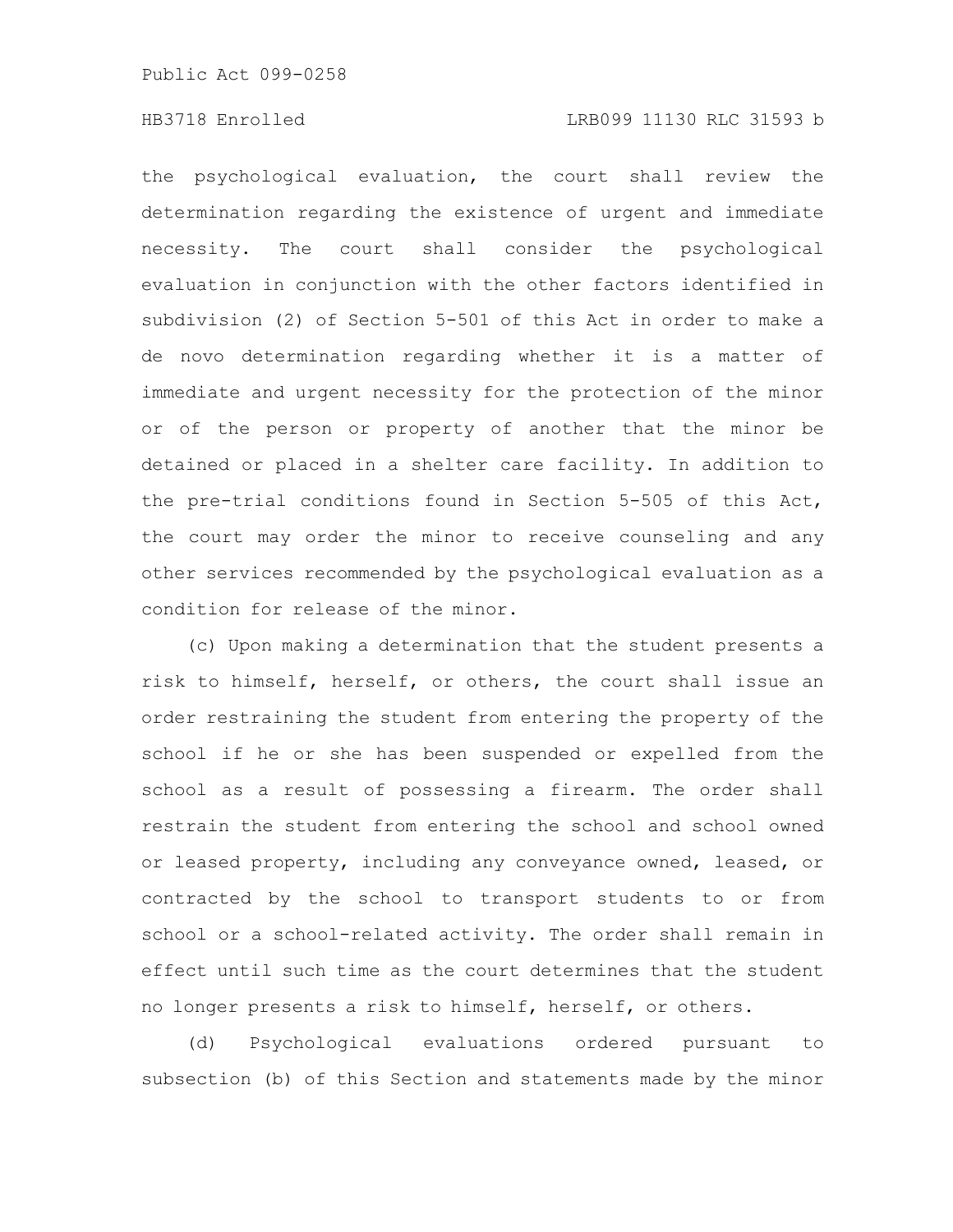during the course of these evaluations, shall not be admissible on the issue of delinquency during the course of any adjudicatory hearing held under this Act.

(e) In this Section:

"School" means any public or private elementary or secondary school.

"School grounds" includes the real property comprising any school, any conveyance owned, leased, or contracted by a school to transport students to or from school or a school-related activity, or any public way within 1,000 feet of the real property comprising any school.

(Source: P.A. 97-1150, eff. 1-25-13.)

(705 ILCS 405/5-805)

Sec. 5-805. Transfer of jurisdiction.

(1) (Blank). Mandatory transfers.

(a) If a petition alleges commission by a minor 15 years of age or older of an act that constitutes a forcible felony under the laws of this State, and if a motion by the State's Attorney to prosecute the minor under the criminal laws of Illinois for the alleged forcible felony alleges that (i) the minor has previously been adjudicated delinquent or found guilty for commission of an act that constitutes a felony under the laws of this State other state and (ii) the act that constitutes the offense was committed in furtherance of criminal activity by an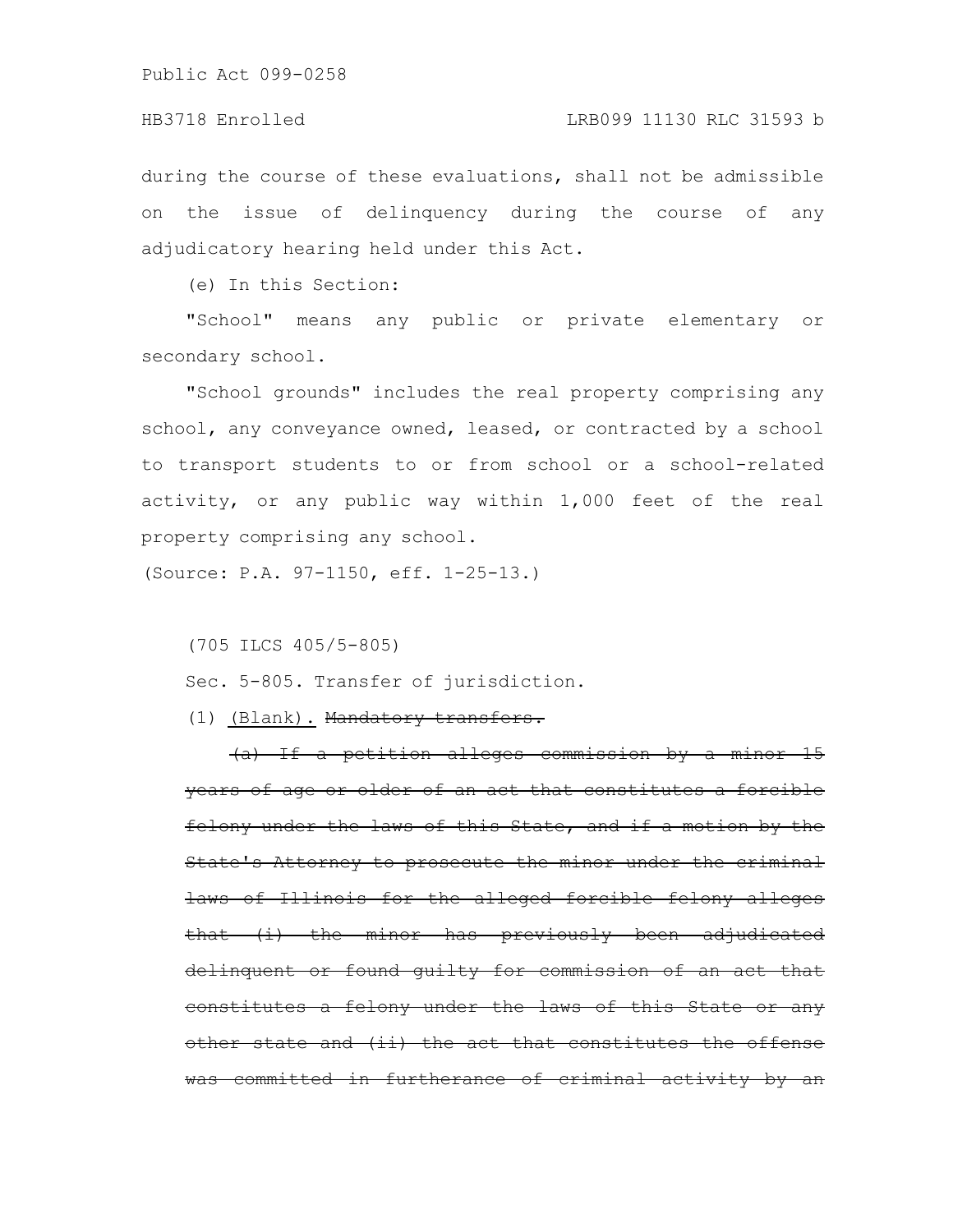organized gang, the Juvenile Judge assigned to hear and determine those motions shall, upon determining that there is probable cause that both allegations are true, enter an order permitting prosecution under the criminal laws of Illinois.

(b) If a petition alleges commission by a minor 15 years of age or older of an act that constitutes a felony under the laws of this State, and if a motion by a State's Attorney to prosecute the minor under the criminal laws of Illinois for the alleged felony alleges that (i) the minor has previously been adjudicated delinquent or found guilty for commission of an act that constitutes a forcible felony under the laws of this State or any other state and (ii) the act that constitutes the offense was committed in furtherance of criminal activities by an organized gang, the Juvenile Judge assigned to hear and determine those motions shall, upon determining that there is probable cause that both allegations are true, enter an order permitting prosecution under the criminal laws of Illinois.

(c) If a petition alleges commission by a minor 15 years of age or older of: (i) an act that constitutes an offense enumerated in the presumptive transfer provisions of subsection  $(2)$ ; and  $(ii)$  the minor has previously been adjudicated delinquent or found guilty of a forcible felony, the Juvenile Judge designated to hear and determine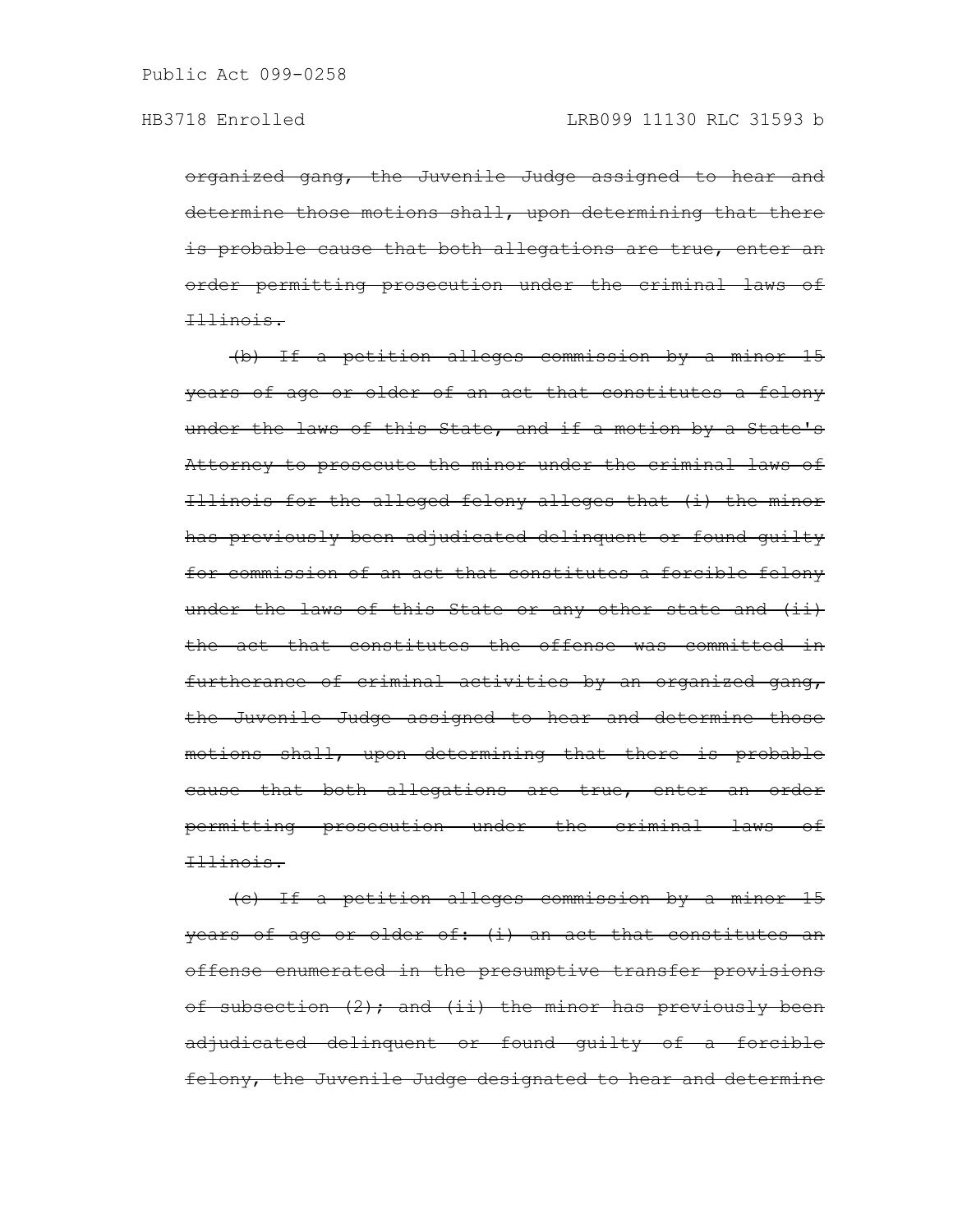those motions shall, upon determining that there is probable cause that both allegations are true, enter an order permitting prosecution under the criminal laws of Illinois.

(d) If a petition alleges commission by a minor 15 years of age or older of an act that constitutes the offense of aggravated discharge of a firearm committed in a school, on the real property comprising a school, within 1,000 feet of the real property comprising a school, at a school related activity, or on, boarding, or departing from any conveyance owned, leased, or contracted by a school or school district to transport students to or from school or a school related activity, regardless of the time of day or the time of year, the juvenile judge designated to hear and determine those motions shall, upon determining that there is probable cause that the allegations are true, enter an order permitting prosecution under the criminal laws of Illinois.

For purposes of this paragraph (d) of subsection (1):

"School" means a public or private elementary or secondary school, community college, college, or university.

"School related activity" means any sporting, social, academic, or other activity for which students' attendance or participation is sponsored, organized, or funded in whole or in part by a school or school district.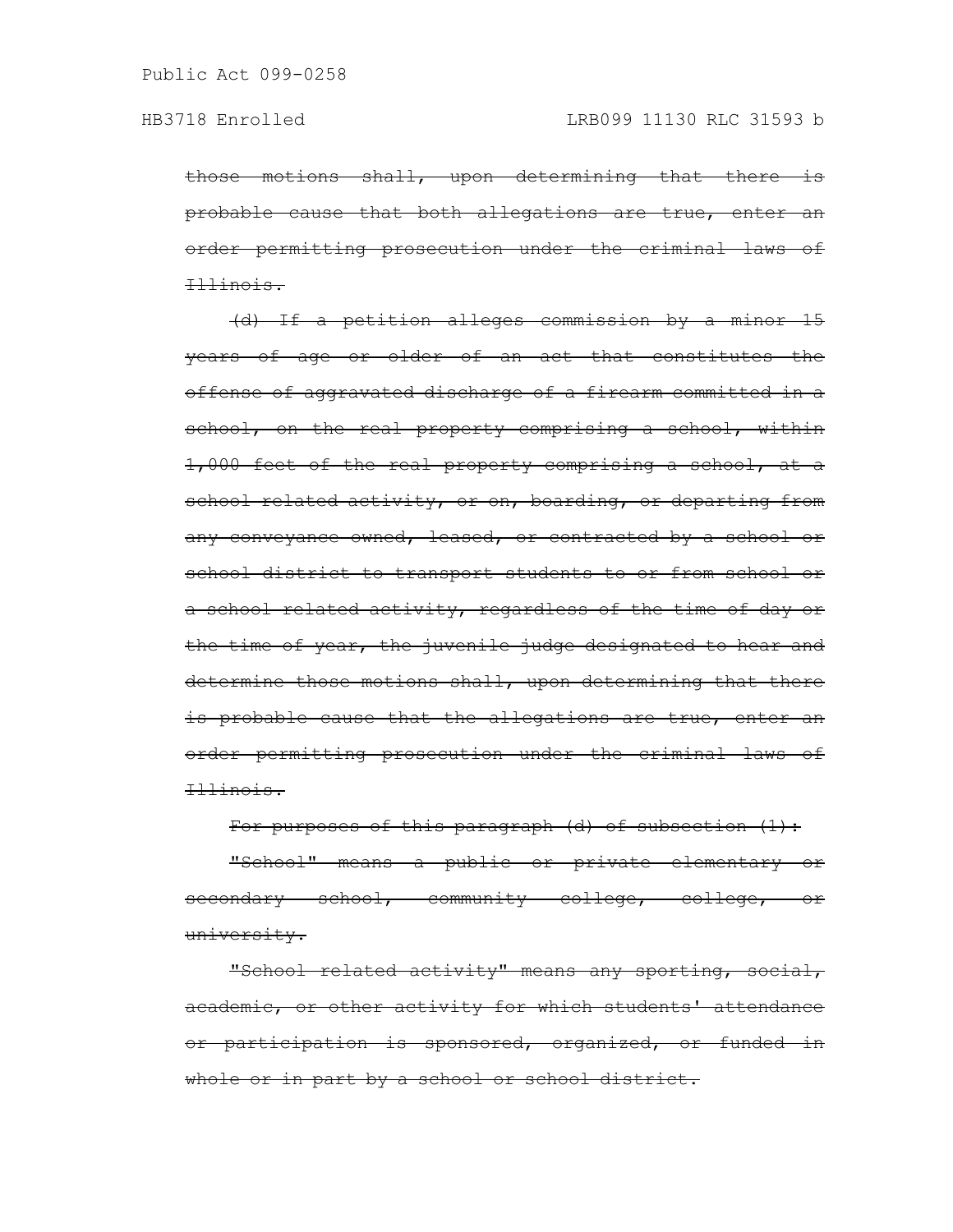(2) Presumptive transfer.

(a) If the State's Attorney files a petition, at any time prior to commencement of the minor's trial, to permit prosecution under the criminal laws and the petition alleges a minor 15 years of age or older of an act that constitutes a forcible felony under the laws of this State, and if a motion by the State's Attorney to prosecute the minor under the criminal laws of Illinois for the alleged forcible felony alleges that (i) the minor has previously been adjudicated delinquent or found guilty for commission of an act that constitutes a forcible felony under the laws of this State or any other state and (ii) the act that constitutes the offense was committed in furtherance of criminal activity by an organized gang, the commission by a minor 15 years of age or older of: (i) a Class X felony other than armed violence; (ii) aggravated discharge firearm; (iii) armed violence with a firearm when the predicate offense is a Class 1 or Class 2 felony and State's Attorney's motion to transfer the case alleges that the offense committed is in furtherance of the activities of an organized gang; (iv) armed firearm when the predicate offense is a violation of the Llinois Controlled Substances Act, a violation Cannabis Control Act, or a violation of the Methamphetamine Control and Community Protection Act; (v) armed violence when the weapon involved was a machine gun or other weapon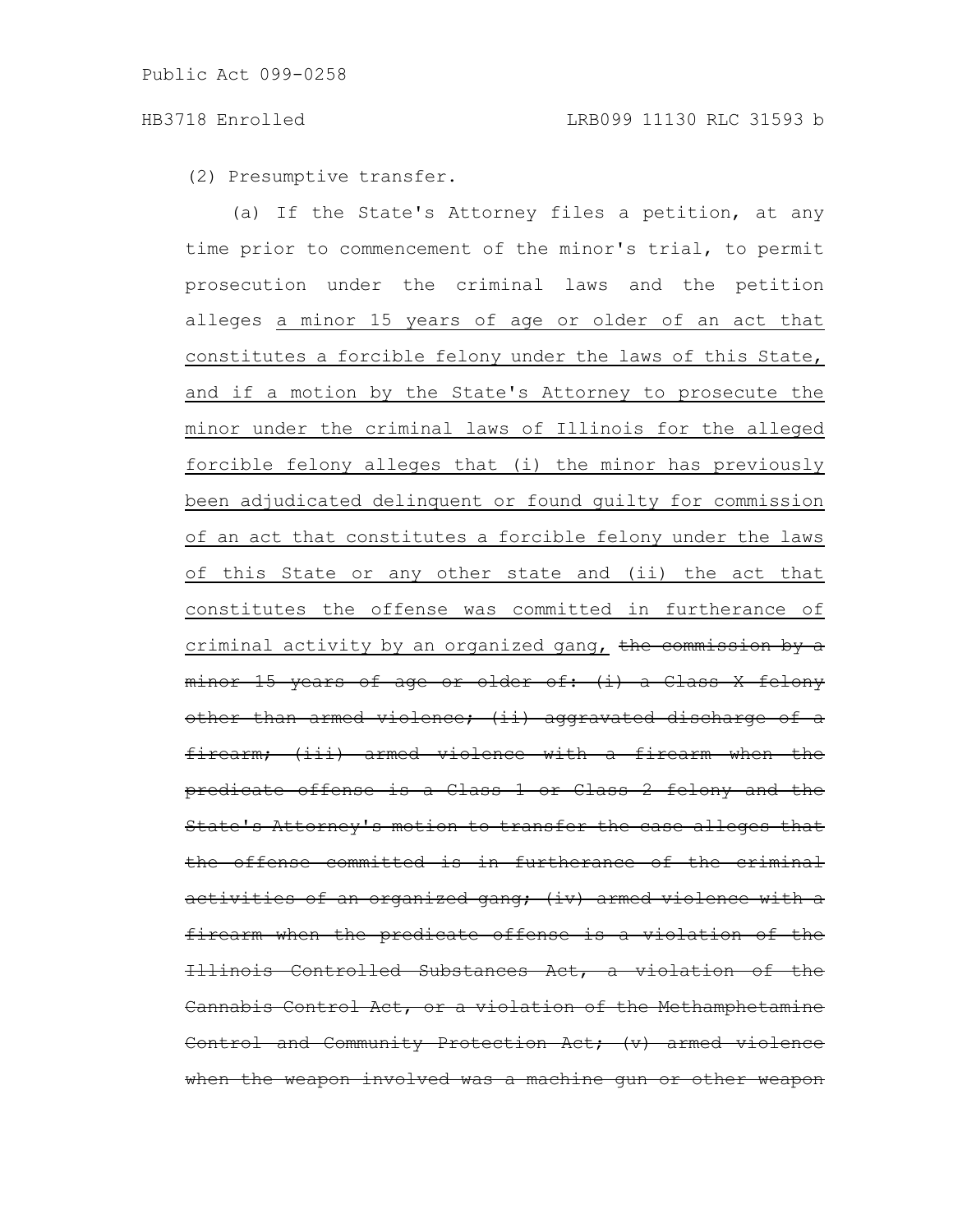described in subsection (a)(7) of Section 24-1 of the Criminal Code of 1961 or the Criminal Code of 2012; (vi) an act in violation of Section 401 of the Illinois Controlled Substances Act which is a Class  $X$  felony, while school, regardless of the time of day or the time of year, or on any conveyance owned, leased, or contracted by a school to transport students to or from school or a school related activity, or on residential property owned, operated, or managed by a public housing agency or leased by a public housing agency as part of a scattered site or mixed-income development; or (vii) an act in violation of Section 401 of the Illinois Controlled Substances Act and the offense is alleged to have occurred while in a school or on a public way within 1,000 feet of the real property comprising any school, regardless of the time of day or the time of year when the delivery or intended delivery of any amount of the controlled substance is to a person under 17 years of age, (to qualify for a presumptive transfer under paragraph (vi) or (vii) of this clause (2)(a), the violation cannot be based upon subsection (b) of Section 407 of the Illinois Controlled Substances Act) and, if the juvenile judge assigned to hear and determine motions to transfer a case for prosecution in the criminal court determines that there is probable cause to believe that the allegations in the petition and motion are true, there is a rebuttable presumption that the minor is not a fit and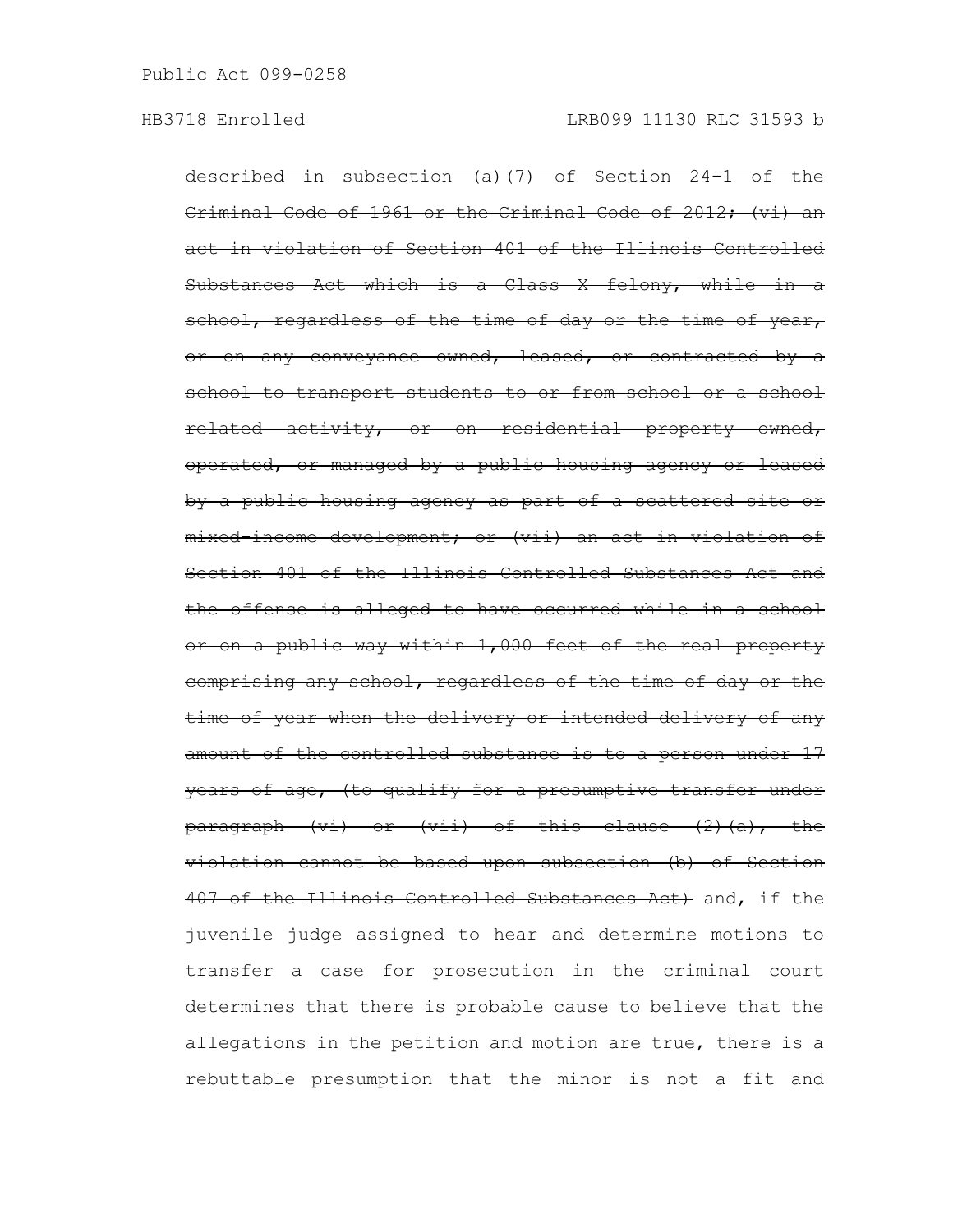proper subject to be dealt with under the Juvenile Justice Reform Provisions of 1998 (Public Act 90-590), and that, except as provided in paragraph (b), the case should be transferred to the criminal court.

(b) The judge shall enter an order permitting prosecution under the criminal laws of Illinois unless the judge makes a finding based on clear and convincing evidence that the minor would be amenable to the care, treatment, and training programs available through the facilities of the juvenile court based on an evaluation of the following:

(i) the age of the minor;

(ii) the history of the minor, including:

(A) any previous delinquent or criminal history of the minor,

(B) any previous abuse or neglect history of the minor, and

(C) any mental health, physical or educational history of the minor or combination of these factors;

(iii) the circumstances of the offense, including:

(A) the seriousness of the offense,

(B) whether the minor is charged through accountability,

(C) whether there is evidence the offense was committed in an aggressive and premeditated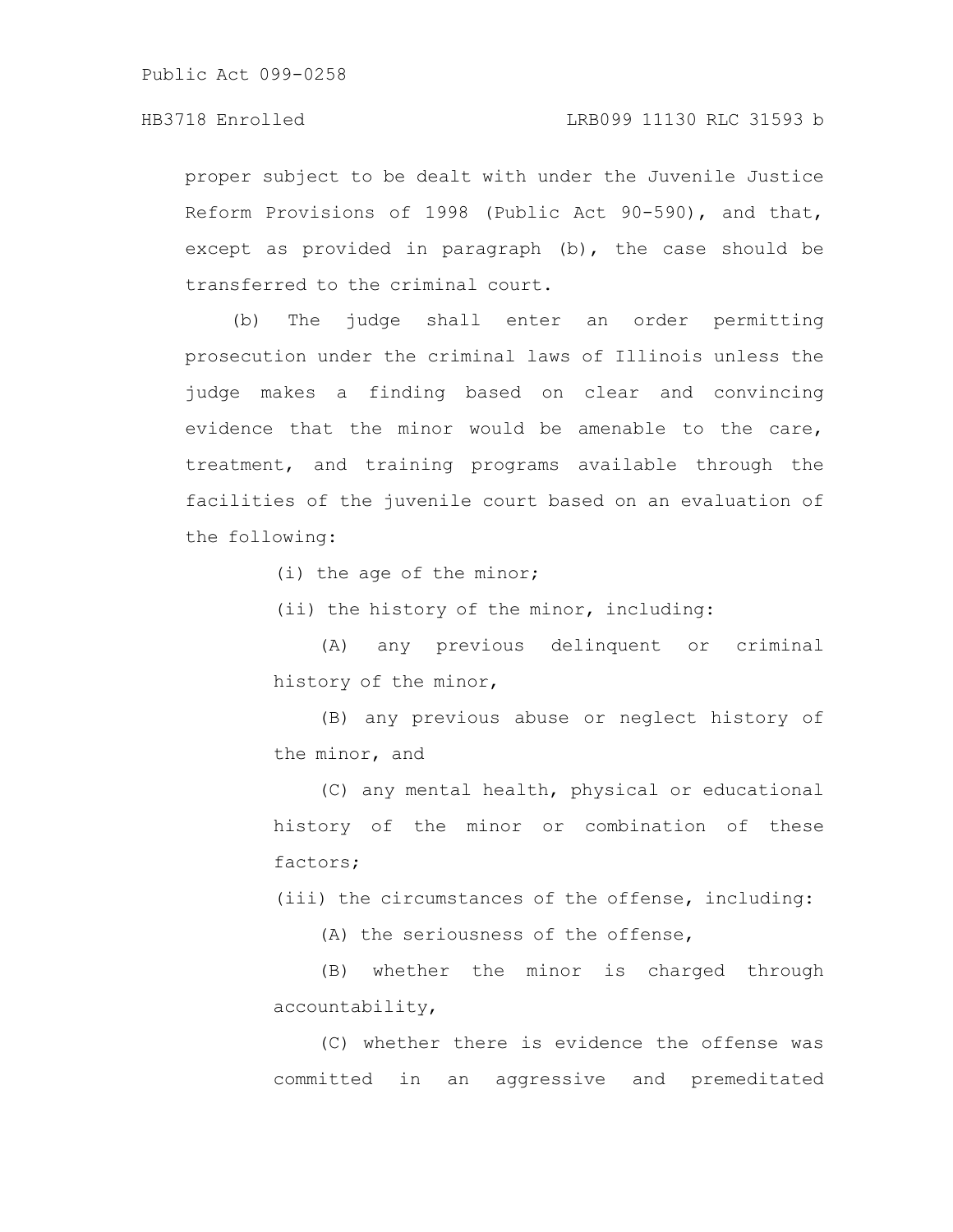manner,

(D) whether there is evidence the offense caused serious bodily harm,

(E) whether there is evidence the minor possessed a deadly weapon;

(iv) the advantages of treatment within the juvenile justice system including whether there are facilities or programs, or both, particularly available in the juvenile system;

(v) whether the security of the public requires sentencing under Chapter V of the Unified Code of Corrections:

(A) the minor's history of services, including the minor's willingness to participate meaningfully in available services;

(B) whether there is a reasonable likelihood that the minor can be rehabilitated before the expiration of the juvenile court's jurisdiction;

(C) the adequacy of the punishment or services.

In considering these factors, the court shall give greater weight to the seriousness of the alleged offense and the minor's prior record of delinquency than to the other factors listed in this subsection.

# For purposes of clauses (2)(a)(vi) and (vii):

"School" means a public or private elementary or seconda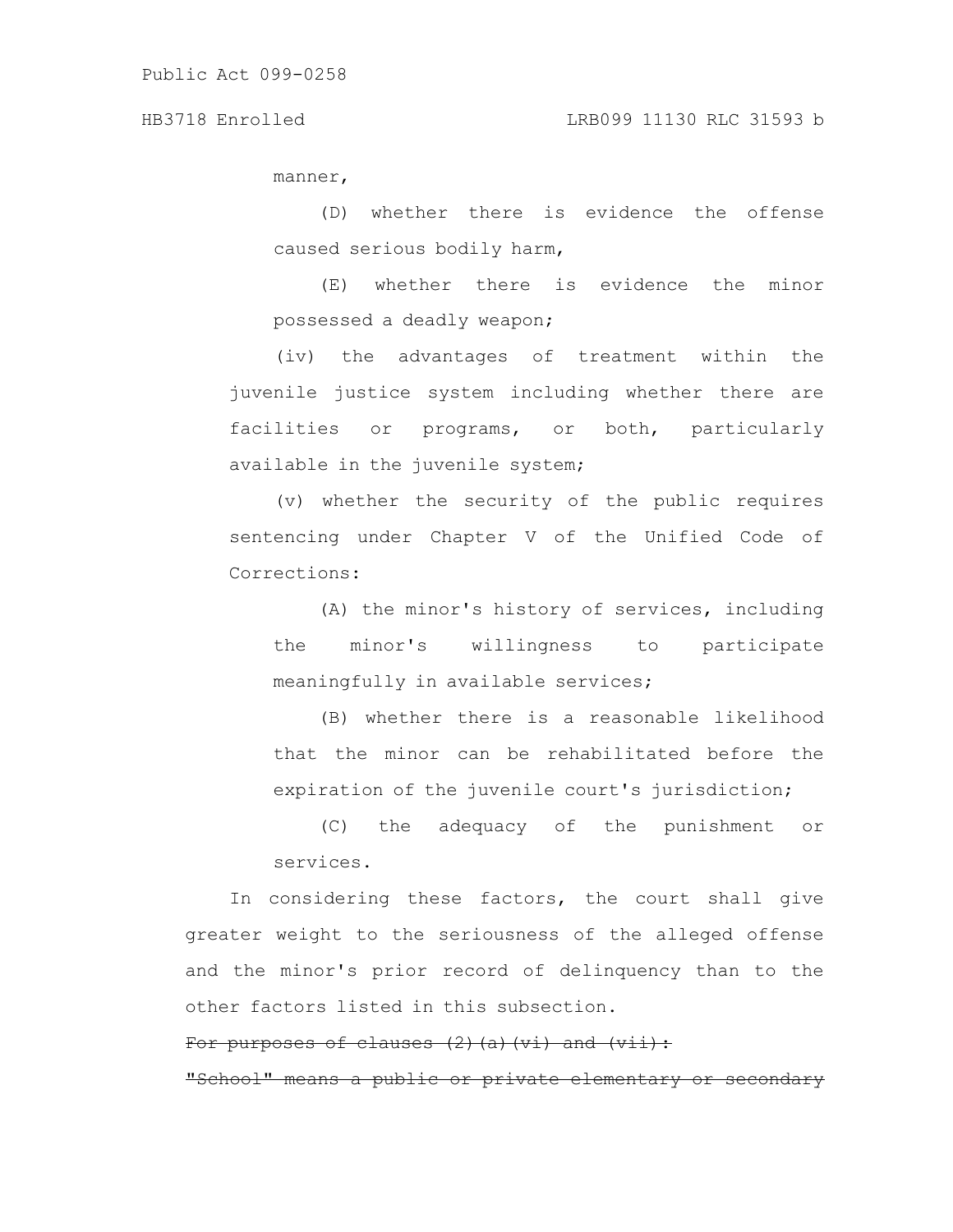school, community college, college, or university.

"School related activity" means any sporting, ademic, or other activity for which participation is sponsored, organized, part by a school or school district.

(3) Discretionary transfer.

(a) If a petition alleges commission by a minor 13 years of age or over of an act that constitutes a crime under the laws of this State and, on motion of the State's Attorney to permit prosecution of the minor under the criminal laws, a Juvenile Judge assigned by the Chief Judge of the Circuit to hear and determine those motions, after hearing but before commencement of the trial, finds that there is probable cause to believe that the allegations in the motion are true and that it is not in the best interests of the public to proceed under this Act, the court may enter an order permitting prosecution under the criminal laws.

(b) In making its determination on the motion to permit prosecution under the criminal laws, the court shall consider among other matters:

(i) the age of the minor;

(ii) the history of the minor, including:

(A) any previous delinquent or criminal history of the minor,

(B) any previous abuse or neglect history of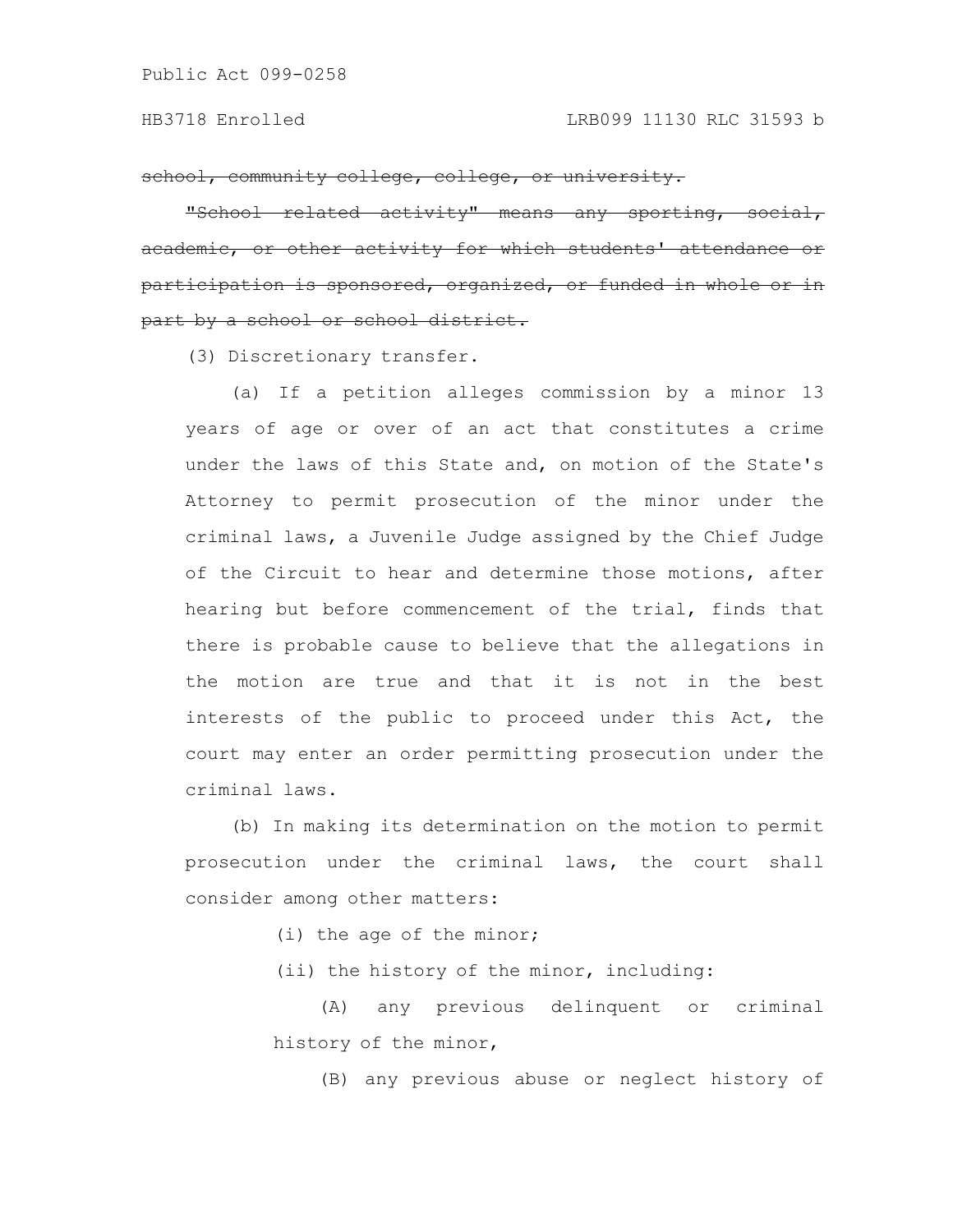the minor, and

(C) any mental health, physical, or educational history of the minor or combination of these factors;

(iii) the circumstances of the offense, including:

(A) the seriousness of the offense,

(B) whether the minor is charged through accountability,

(C) whether there is evidence the offense was committed in an aggressive and premeditated manner,

(D) whether there is evidence the offense caused serious bodily harm,

(E) whether there is evidence the minor possessed a deadly weapon;

(iv) the advantages of treatment within the juvenile justice system including whether there are facilities or programs, or both, particularly available in the juvenile system;

(v) whether the security of the public requires sentencing under Chapter V of the Unified Code of Corrections:

(A) the minor's history of services, including the minor's willingness to participate meaningfully in available services;

(B) whether there is a reasonable likelihood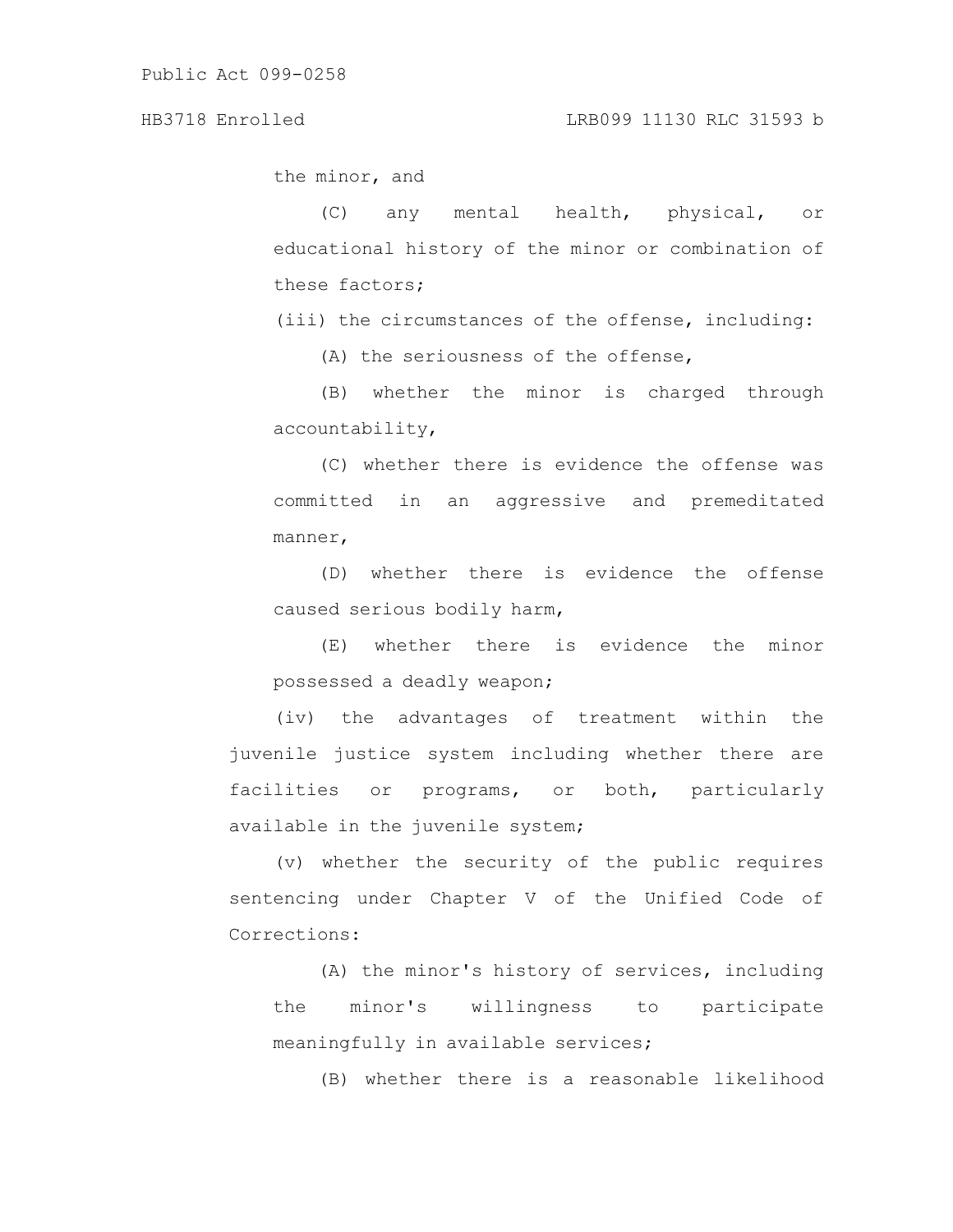that the minor can be rehabilitated before the expiration of the juvenile court's jurisdiction;

(C) the adequacy of the punishment or services.

In considering these factors, the court shall give greater weight to the seriousness of the alleged offense, and the minor's prior record of delinquency than to the other factors listed in this subsection.

(4) The rules of evidence for this hearing shall be the same as under Section 5-705 of this Act. A minor must be represented in court by counsel before the hearing may be commenced.

(5) If criminal proceedings are instituted, the petition for adjudication of wardship shall be dismissed insofar as the act or acts involved in the criminal proceedings. Taking of evidence in a trial on petition for adjudication of wardship is a bar to criminal proceedings based upon the conduct alleged in the petition.

(6) When criminal prosecution is permitted under this Section and a finding of guilt is entered, the criminal court shall sentence the minor under Section 5-4.5-105 of the Unified Code of Corrections.

(7) The changes made to this Section by this amendatory Act of the 99th General Assembly apply to a minor who has been taken into custody on or after the effective date of this amendatory Act of the 99th General Assembly.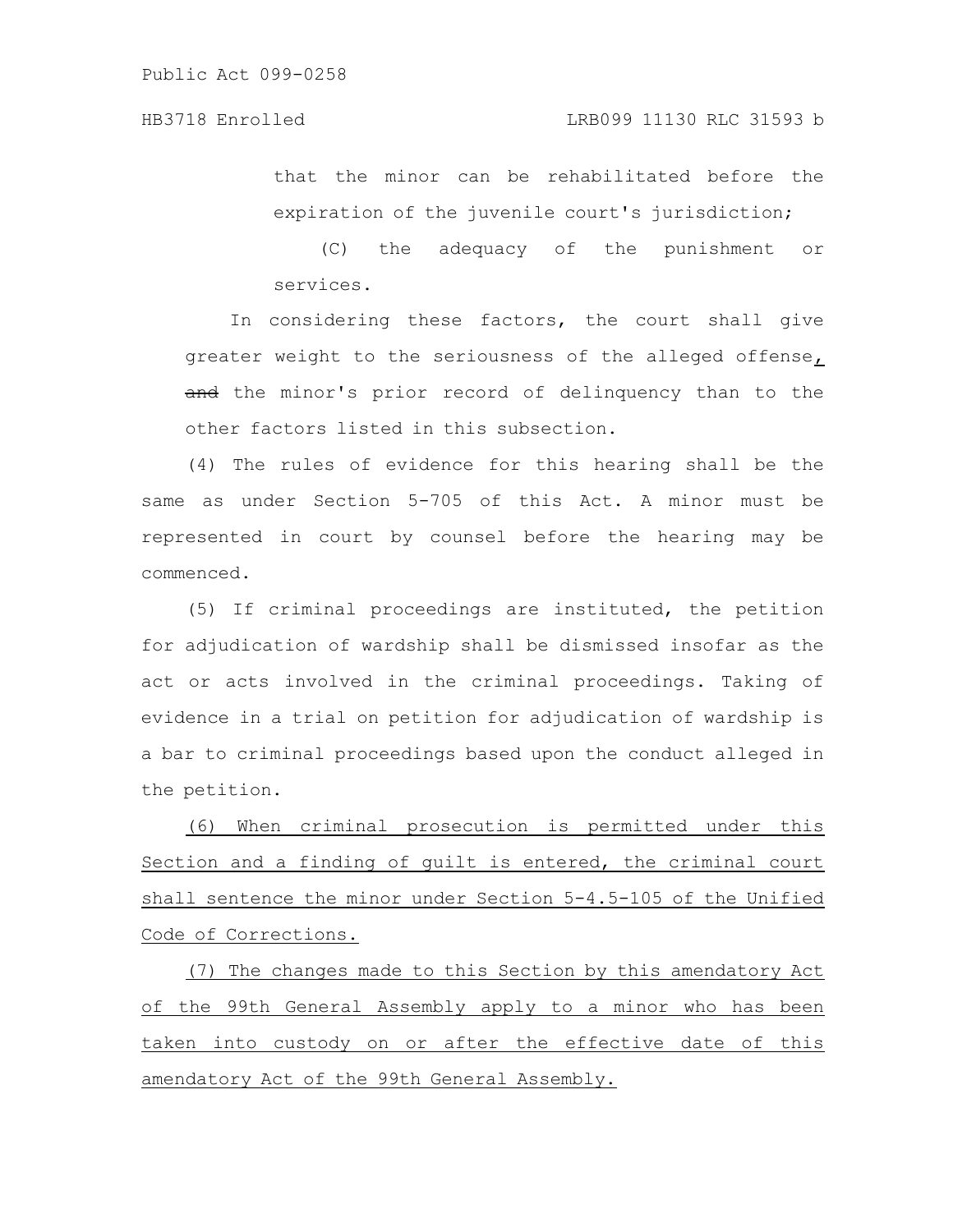## HB3718 Enrolled LRB099 11130 RLC 31593 b

(Source: P.A. 97-1150, eff. 1-25-13.)

(705 ILCS 405/5-810)

Sec. 5-810. Extended jurisdiction juvenile prosecutions.

(1) (a) If the State's Attorney files a petition, at any time prior to commencement of the minor's trial, to designate the proceeding as an extended jurisdiction juvenile prosecution and the petition alleges the commission by a minor 13 years of age or older of any offense which would be a felony if committed by an adult, and, if the juvenile judge assigned to hear and determine petitions to designate the proceeding as an extended jurisdiction juvenile prosecution determines that there is probable cause to believe that the allegations in the petition and motion are true, there is a rebuttable presumption that the proceeding shall be designated as an extended jurisdiction juvenile proceeding.

(b) The judge shall enter an order designating the proceeding as an extended jurisdiction juvenile proceeding unless the judge makes a finding based on clear and convincing evidence that sentencing under the Chapter V of the Unified Code of Corrections would not be appropriate for the minor based on an evaluation of the following factors:

(i) the age of the minor;

(ii) the history of the minor, including:

(A) any previous delinquent or criminal history of the minor,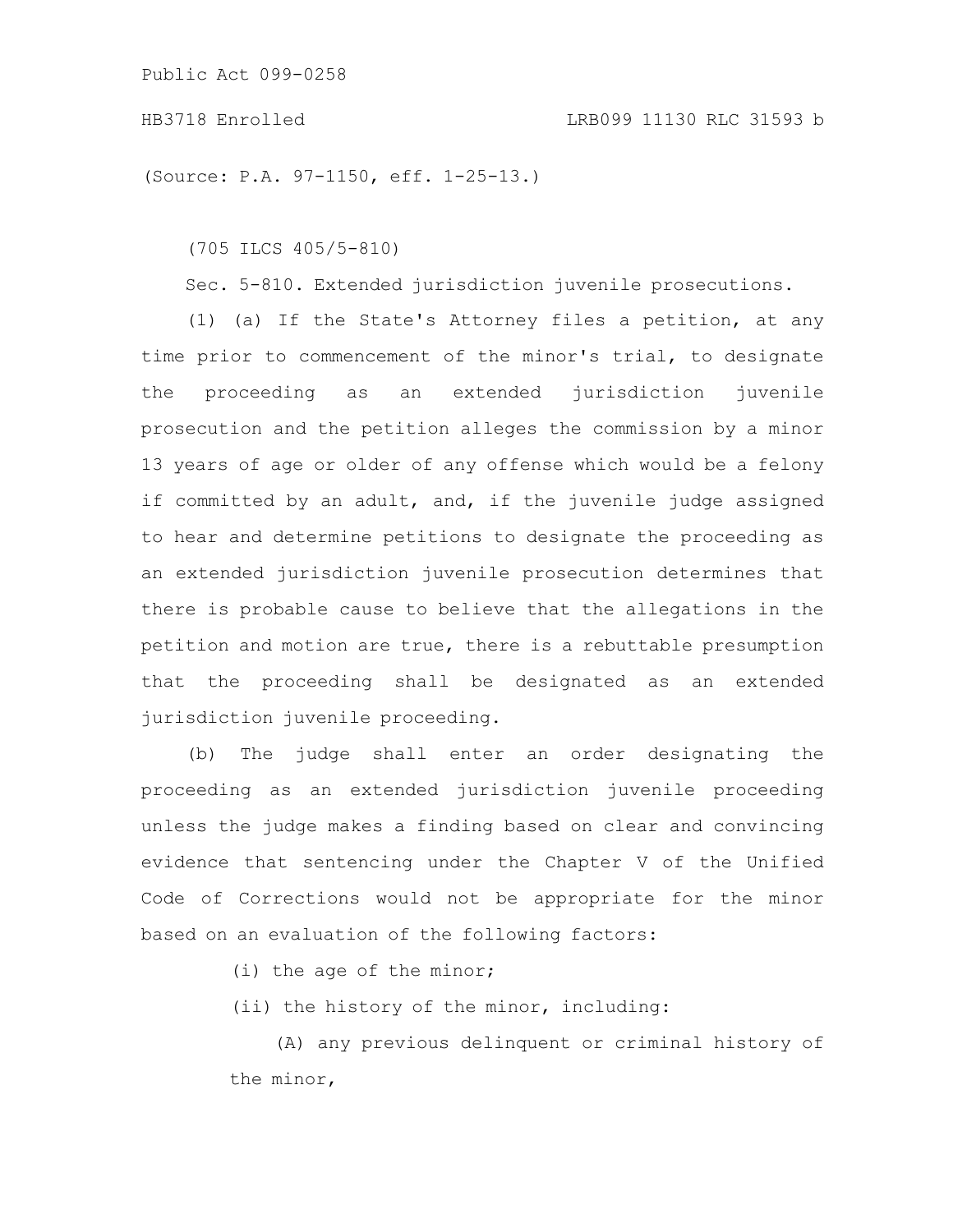(B) any previous abuse or neglect history of the minor, and

(C) any mental health, physical and/or educational history of the minor;

(iii) the circumstances of the offense, including:

(A) the seriousness of the offense,

(B) whether the minor is charged through accountability,

(C) whether there is evidence the offense was committed in an aggressive and premeditated manner,

(D) whether there is evidence the offense caused serious bodily harm,

(E) whether there is evidence the minor possessed a deadly weapon;

(iv) the advantages of treatment within the juvenile justice system including whether there are facilities or programs, or both, particularly available in the juvenile system;

(v) whether the security of the public requires sentencing under Chapter V of the Unified Code of Corrections:

(A) the minor's history of services, including the minor's willingness to participate meaningfully in available services;

(B) whether there is a reasonable likelihood that the minor can be rehabilitated before the expiration of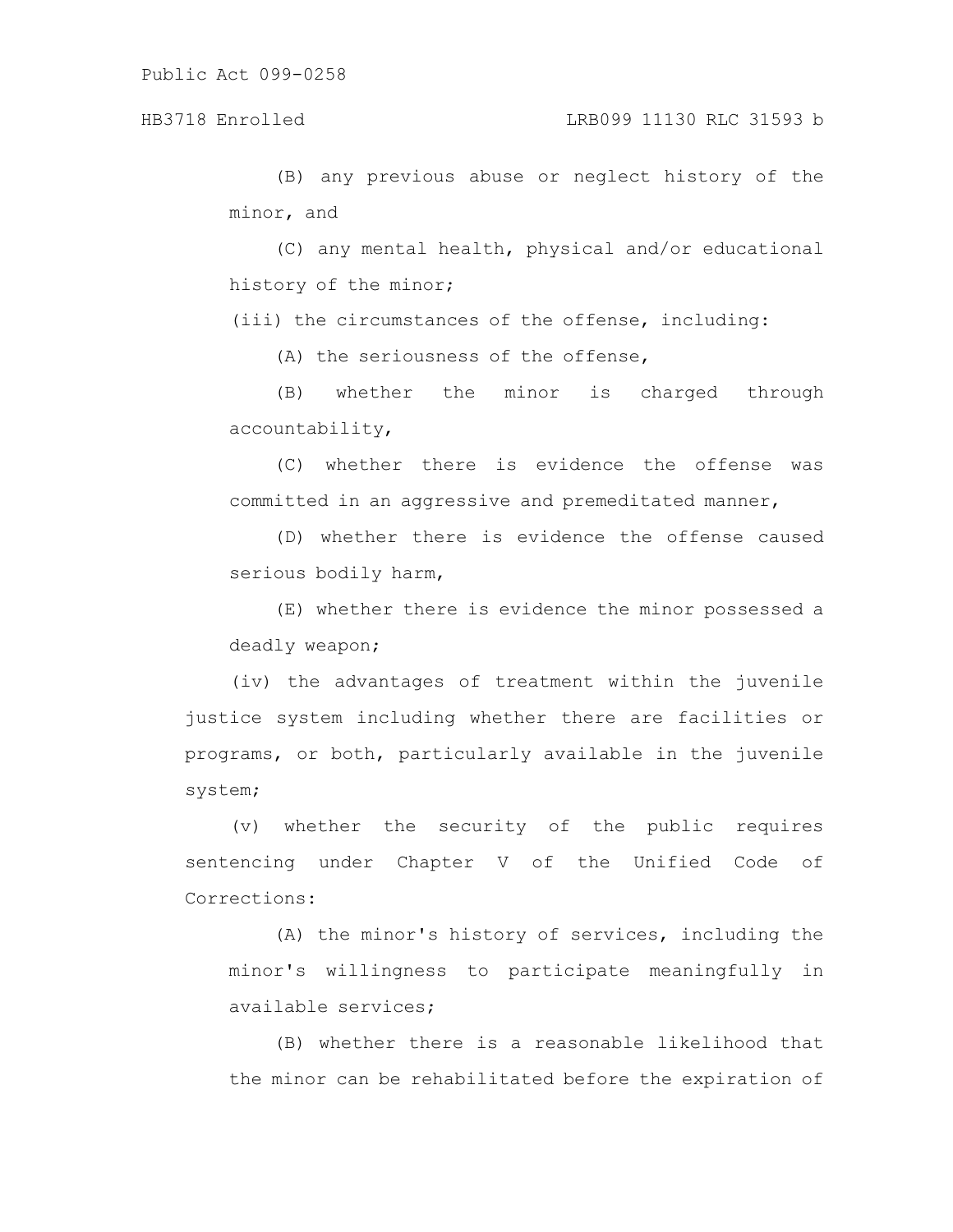### HB3718 Enrolled LRB099 11130 RLC 31593 b

the juvenile court's jurisdiction;

(C) the adequacy of the punishment or services.

In considering these factors, the court shall give greater weight to the seriousness of the alleged offense, and the minor's prior record of delinquency than to other factors listed in this subsection.

(2) Procedures for extended jurisdiction juvenile prosecutions. The State's Attorney may file a written motion for a proceeding to be designated as an extended juvenile jurisdiction prior to commencement of trial. Notice of the motion shall be in compliance with Section 5-530. When the State's Attorney files a written motion that a proceeding be designated an extended jurisdiction juvenile prosecution, the court shall commence a hearing within 30 days of the filing of the motion for designation, unless good cause is shown by the prosecution or the minor as to why the hearing could not be held within this time period. If the court finds good cause has been demonstrated, then the hearing shall be held within 60 days of the filing of the motion. The hearings shall be open to the public unless the judge finds that the hearing should be closed for the protection of any party, victim or witness. If the Juvenile Judge assigned to hear and determine a motion to designate an extended jurisdiction juvenile prosecution determines that there is probable cause to believe that the allegations in the petition and motion are true the court shall grant the motion for designation. Information used by the court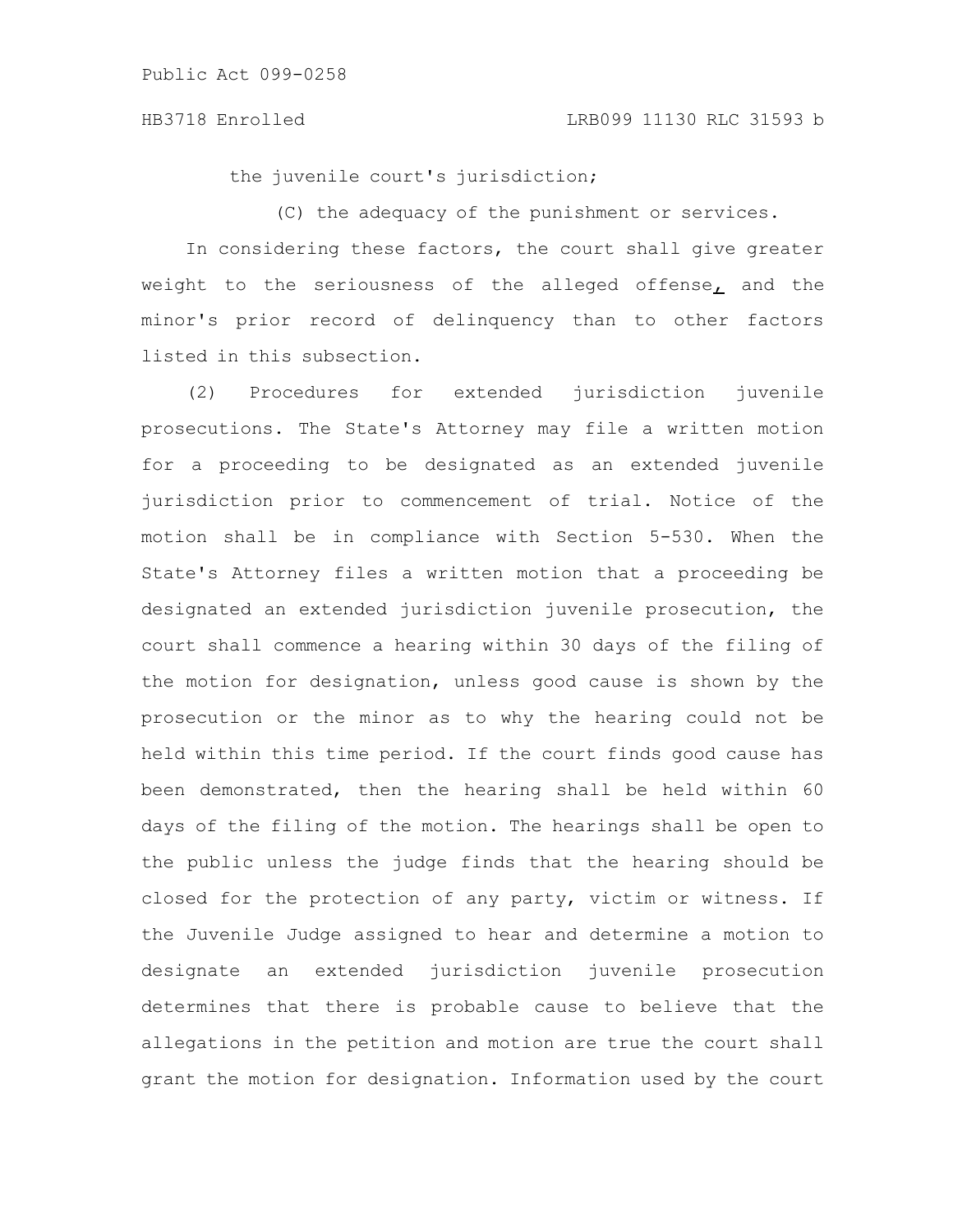in its findings or stated in or offered in connection with this Section may be by way of proffer based on reliable information offered by the State or the minor. All evidence shall be admissible if it is relevant and reliable regardless of whether it would be admissible under the rules of evidence.

(3) Trial. A minor who is subject of an extended jurisdiction juvenile prosecution has the right to trial by jury. Any trial under this Section shall be open to the public.

(4) Sentencing. If an extended jurisdiction juvenile prosecution under subsection (1) results in a guilty plea, a verdict of guilty, or a finding of guilt, the court shall impose the following:

(i) one or more juvenile sentences under Section 5-710; and

(ii) an adult criminal sentence in accordance with the provisions of Section 5-4.5-105 of the Unified Code of Corrections Chapter V of the Unified Code of Corrections, the execution of which shall be stayed on the condition that the offender not violate the provisions of the juvenile sentence.

Any sentencing hearing under this Section shall be open to the public.

(5) If, after an extended jurisdiction juvenile prosecution trial, a minor is convicted of a lesser-included offense or of an offense that the State's Attorney did not designate as an extended jurisdiction juvenile prosecution,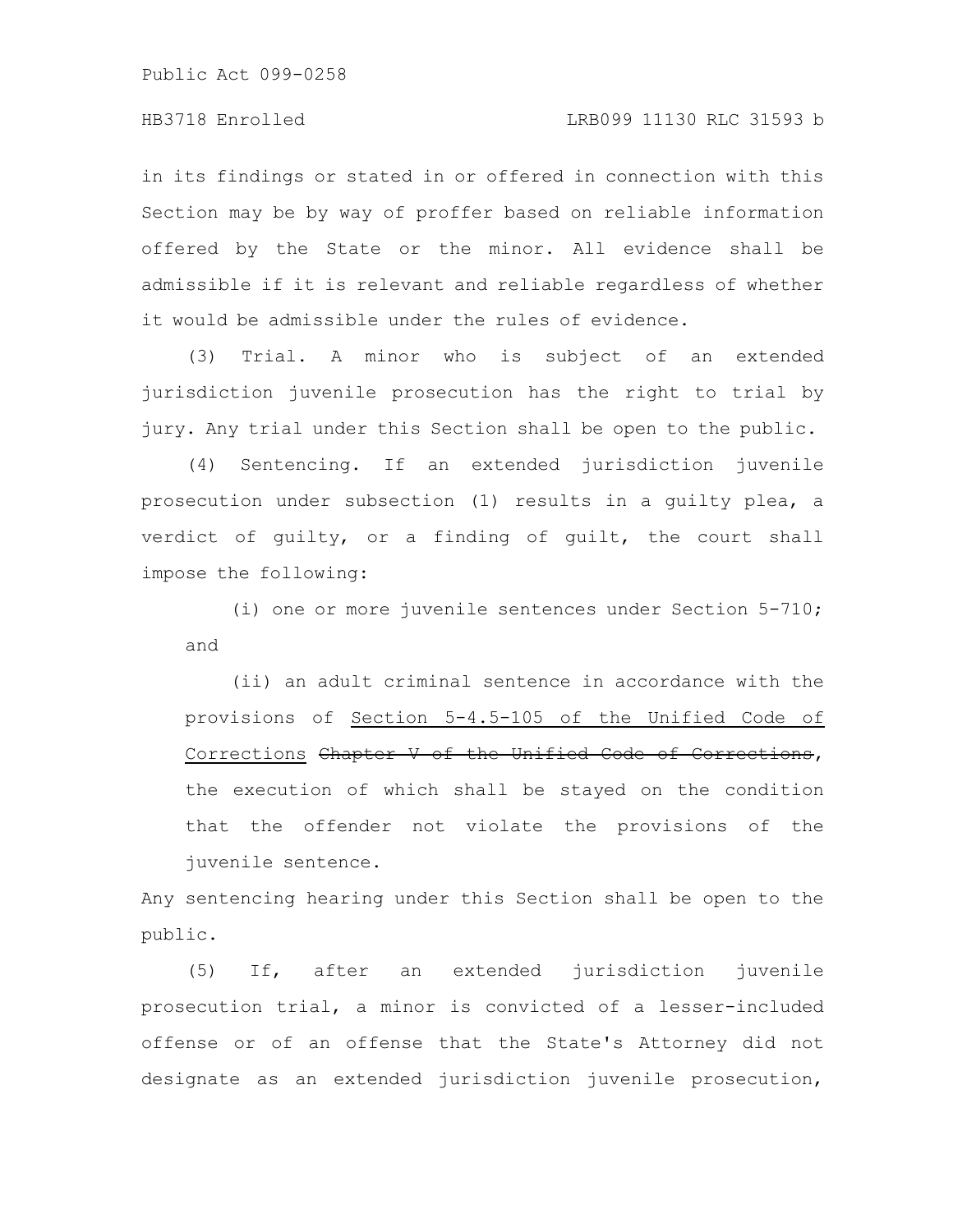# HB3718 Enrolled LRB099 11130 RLC 31593 b

the State's Attorney may file a written motion, within 10 days of the finding of guilt, that the minor be sentenced as an extended jurisdiction juvenile prosecution offender. The court shall rule on this motion using the factors found in paragraph (1)(b) of Section 5-805. If the court denies the State's Attorney's motion for sentencing under the extended jurisdiction juvenile prosecution provision, the court shall proceed to sentence the minor under Section 5-710.

(6) When it appears that a minor convicted in an extended jurisdiction juvenile prosecution under subsection (1) has violated the conditions of his or her sentence, or is alleged to have committed a new offense upon the filing of a petition to revoke the stay, the court may, without notice, issue a warrant for the arrest of the minor. After a hearing, if the court finds by a preponderance of the evidence that the minor committed a new offense, the court shall order execution of the previously imposed adult criminal sentence. After a hearing, if the court finds by a preponderance of the evidence that the minor committed a violation of his or her sentence other than by a new offense, the court may order execution of the previously imposed adult criminal sentence or may continue him or her on the existing juvenile sentence with or without modifying or enlarging the conditions. Upon revocation of the stay of the adult criminal sentence and imposition of that sentence, the minor's extended jurisdiction juvenile status shall be terminated. The on-going jurisdiction over the minor's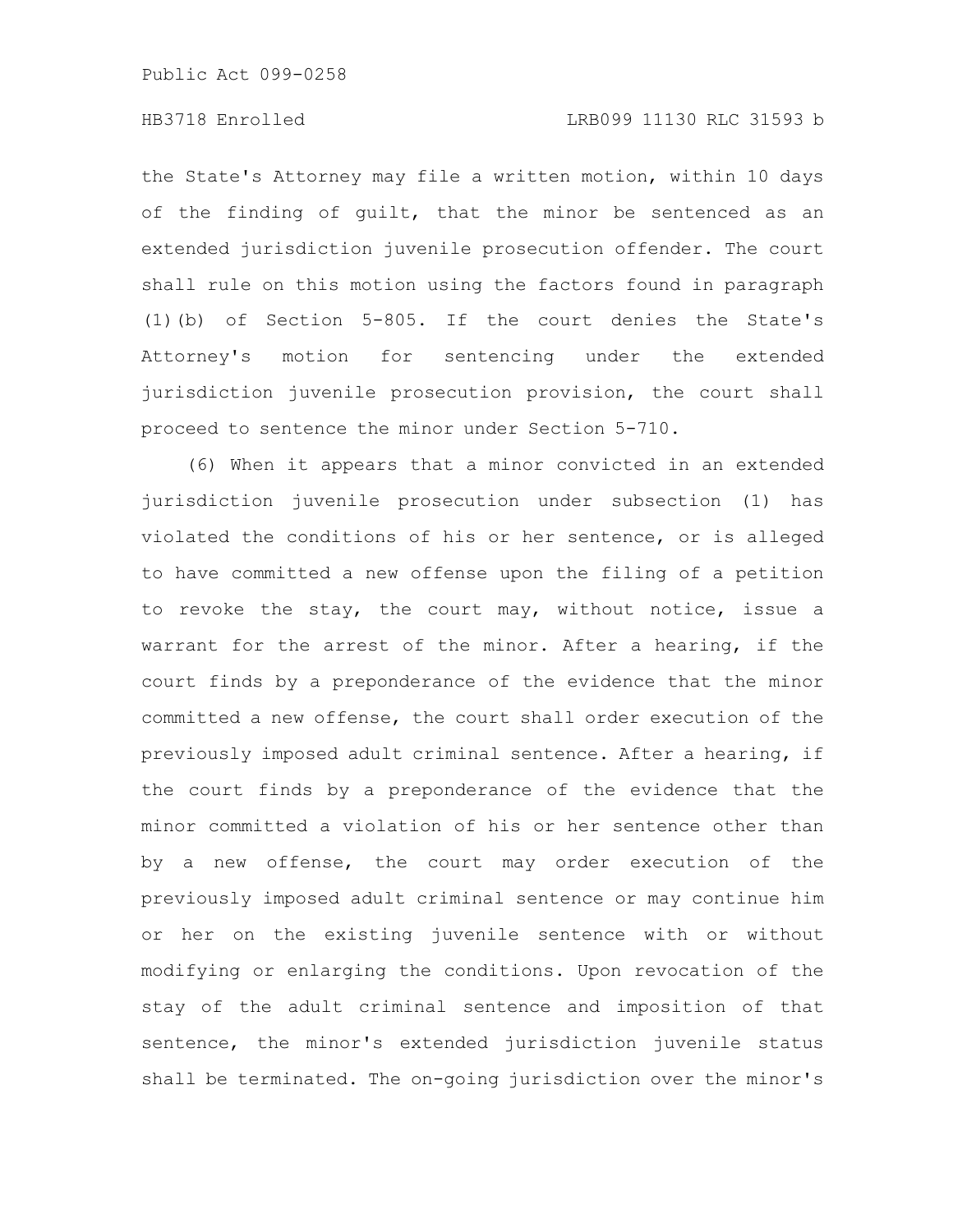case shall be assumed by the adult criminal court and juvenile court jurisdiction shall be terminated and a report of the imposition of the adult sentence shall be sent to the Department of State Police.

(7) Upon successful completion of the juvenile sentence the court shall vacate the adult criminal sentence.

(8) Nothing in this Section precludes the State from filing a motion for transfer under Section 5-805.

(Source: P.A. 94-574, eff. 8-12-05; 95-331, eff. 8-21-07.)

(705 ILCS 405/5-822 new)

Sec. 5-822. Data collection. On the effective date of this amendatory Act of the 99th General Assembly:

(1) The Clerk of the Circuit Court of every county in this State, shall track the filing, processing, and disposition of all cases:

(a) initiated in criminal court under Section 5-130 of this Act;

(b) in which a motion to transfer was filed by the State under Section 5-805 of this Act;

(c) in which a motion for extended jurisdiction was filed by the State under Section 5-810 of this Act;

(d) in which a designation is sought of a Habitual Juvenile Offender under Section 5-815 of this Act; and

(e) in which a designation is sought of a Violent Juvenile Offender under Section 5-820 of this Act.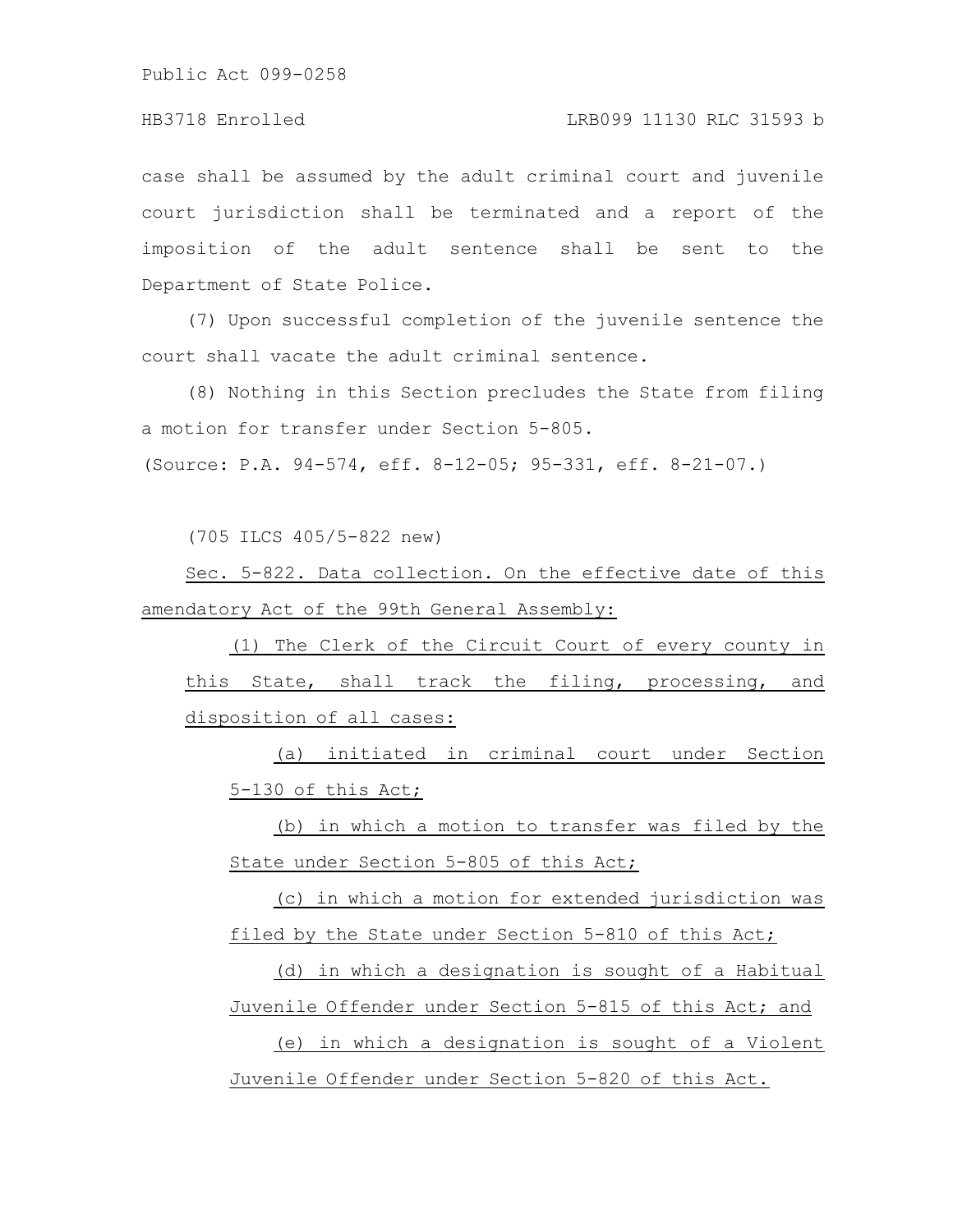(2) For each category of case listed in subsection (1), the clerk shall collect the following:

(a) age of the defendant and of the victim or victims at the time of offense;

(b) race and ethnicity of the defendant and the victim or victims;

(c) gender of the defendant and the victim or victims;

(d) the offense or offenses charged;

(e) date filed and the date of final disposition;

(f) the final disposition;

(g) for those cases resulting in a finding or plea of guilty:

(i) charge or charges for which they are convicted;

(ii) sentence for each charge;

(h) for cases under paragraph (c) of subsection (1), the clerk shall report if the adult sentence is applied due to non-compliance with the juvenile sentence.

(3) On January 15 and June 15 of each year beginning 6 months after the effective date of this amendatory Act of the 99th General Assembly, the Clerk of each county shall submit a report outlining all of the information from subsection (2) to the General Assembly and the county board of the clerk's respective county.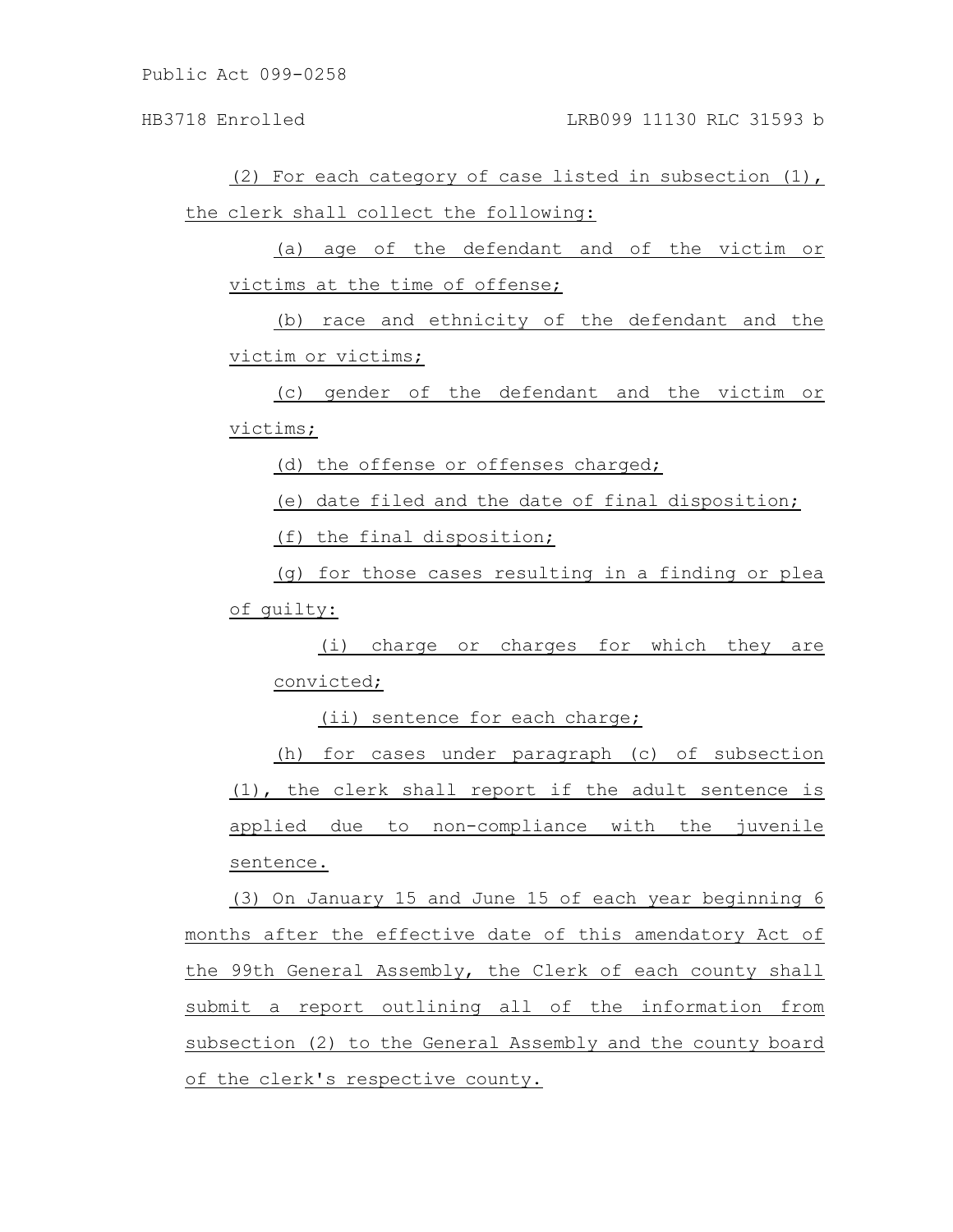(4) No later than 2 months after the effective date of this amendatory Act of the 99th General Assembly, the standards, confidentiality protocols, format, and data depository for the semi-annual reports described in this Section shall be identified by the State Advisory Group on Juvenile Justice and Delinquency Prevention and distributed to the General Assembly, county boards, and county clerks' offices.

(705 ILCS 405/5-821 rep.)

Section 10. The Juvenile Court Act of 1987 is amended by repealing Section 5-821.

Section 15. The Unified Code of Corrections is amended by adding Section 5-4.5-105 as follows:

(730 ILCS 5/5-4.5-105 new)

Sec. 5-4.5-105. SENTENCING OF INDIVIDUALS UNDER THE AGE OF 18 AT THE TIME OF THE COMMISSION OF AN OFFENSE.

(a) On or after the effective date of this amendatory Act of the 99th General Assembly, when a person commits an offense and the person is under 18 years of age at the time of the commission of the offense, the court, at the sentencing hearing conducted under Section 5-4-1, shall consider the following additional factors in mitigation in determining the appropriate sentence: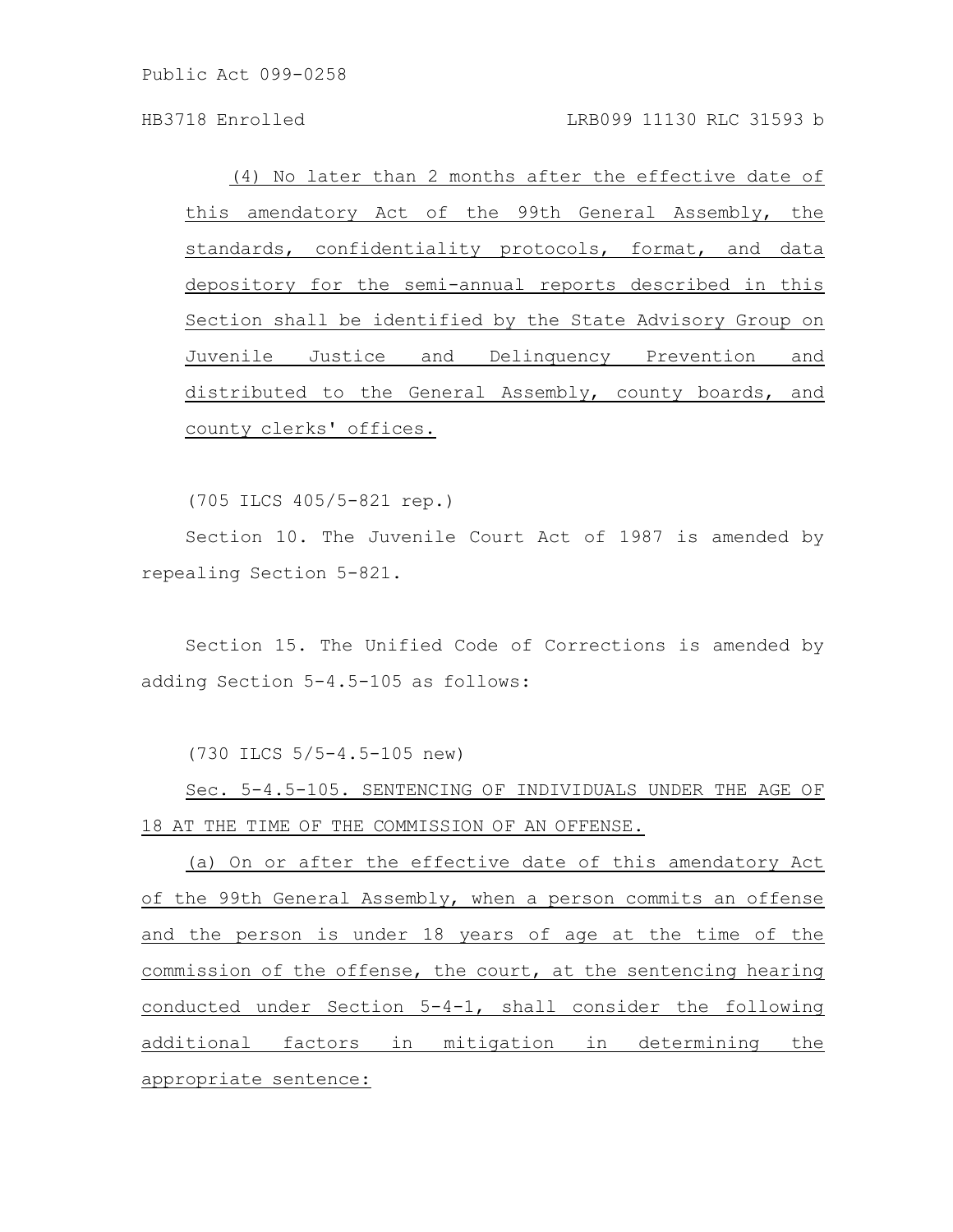(1) the person's age, impetuosity, and level of maturity at the time of the offense, including the ability to consider risks and consequences of behavior, and the presence of cognitive or developmental disability, or both, if any;

(2) whether the person was subjected to outside pressure, including peer pressure, familial pressure, or negative influences;

(3) the person's family, home environment, educational and social background, including any history of parental neglect, physical abuse, or other childhood trauma;

(4) the person's potential for rehabilitation or evidence of rehabilitation, or both;

(5) the circumstances of the offense;

(6) the person's degree of participation and specific role in the offense, including the level of planning by the defendant before the offense;

(7) whether the person was able to meaningfully participate in his or her defense;

(8) the person's prior juvenile or criminal history; and

(9) any other information the court finds relevant and reliable, including an expression of remorse, if appropriate. However, if the person, on advice of counsel chooses not to make a statement, the court shall not consider a lack of an expression of remorse as an